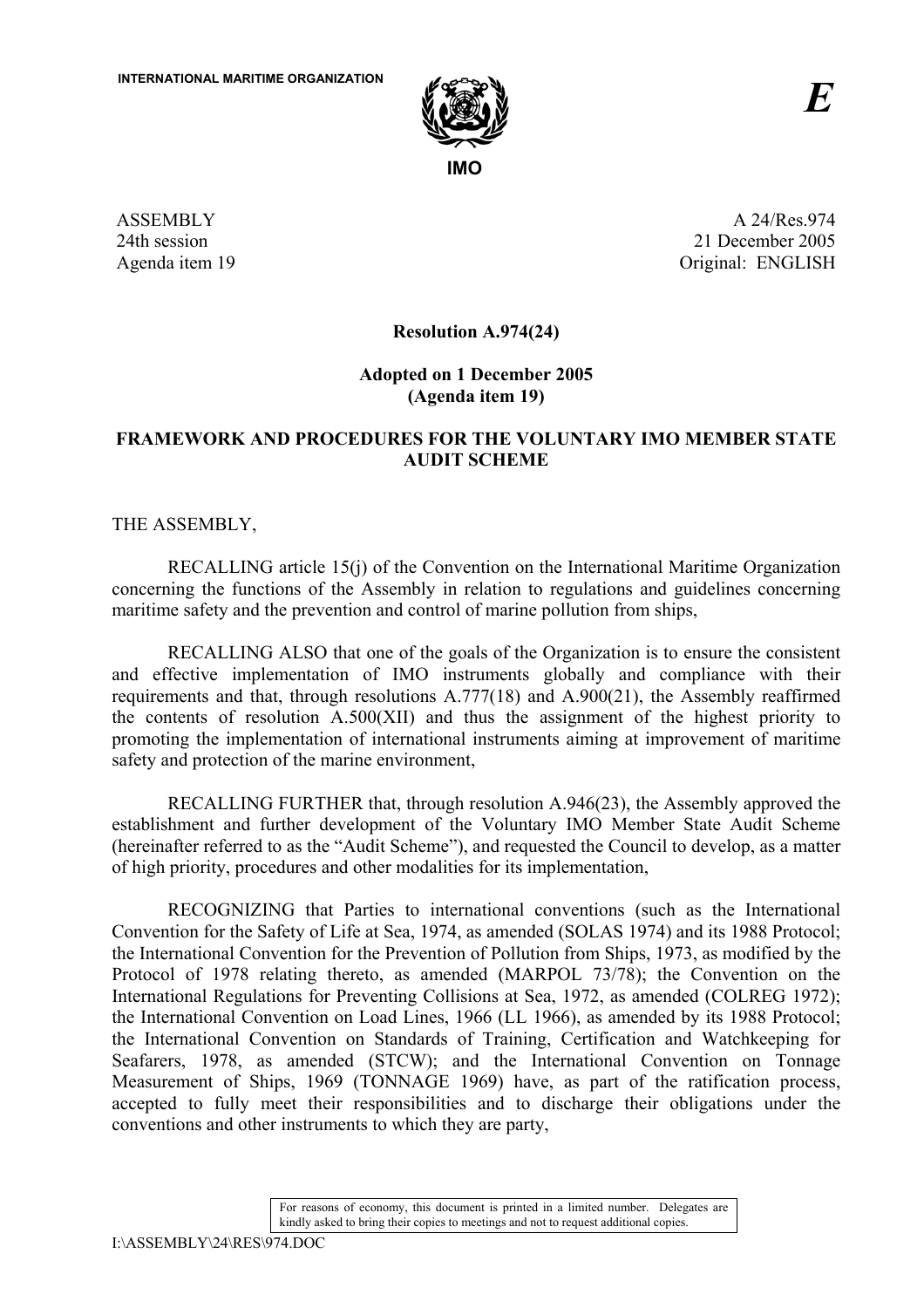REAFFIRMING that States have the primary responsibility to have in place an adequate and effective system to exercise control over ships entitled to fly their flag, and to ensure that they comply with the relevant international rules and regulations,

REAFFIRMING ALSO that States, in their capacity as port and coastal States, have other obligations and responsibilities under applicable international law in respect of maritime safety and security and protection of the marine environment,

NOTING that, while States may realize certain benefits by becoming Parties to instruments aiming at promoting maritime safety and security and the prevention of pollution from ships, those benefits can only be fully realized when all Parties carry out their obligations as required by the instruments concerned,

NOTING ALSO that the ultimate effectiveness of any instrument depends, *inter alia*, upon all Member States and other States:

- (a) becoming Parties to all instruments related to maritime safety, security and pollution prevention and control;
- (b) implementing and enforcing such instruments fully and effectively;
- (c) reporting to the Organization, as required,

CONSCIOUS of the difficulties that Governments may face in their wish to comply with all the requirements of the various IMO instruments to which they are party,

RECOGNIZING the assistance that the Organization's Integrated Technical Co-operation Programme may provide to the minimization of the difficulties faced by Governments,

BEING DESIROUS to assist Governments to improve their capabilities and overall performance in order to comply with the IMO instruments to which they are party,

BEARING IN MIND that the Audit Scheme contains references to the *Code for the implementation of mandatory IMO instruments*, as appropriate; and that the Code, in addition to providing guidance for the implementation and enforcement of IMO instruments, forms the basis of the Audit Scheme, in particular concerning the identification of the auditable areas,

HAVING CONSIDERED the recommendations made by the Council at its ninety-fourth regular session and twenty-third extraordinary session,

1. ADOPTS the Framework and Procedures for the Voluntary IMO Member State Audit Scheme, set out in the annex to the present resolution;

- 2. URGES Governments to:
	- (a) volunteer to be audited in accordance with the said Framework and Procedures, thus contributing to the Organization's efforts to achieve consistent and effective implementation of its instruments; and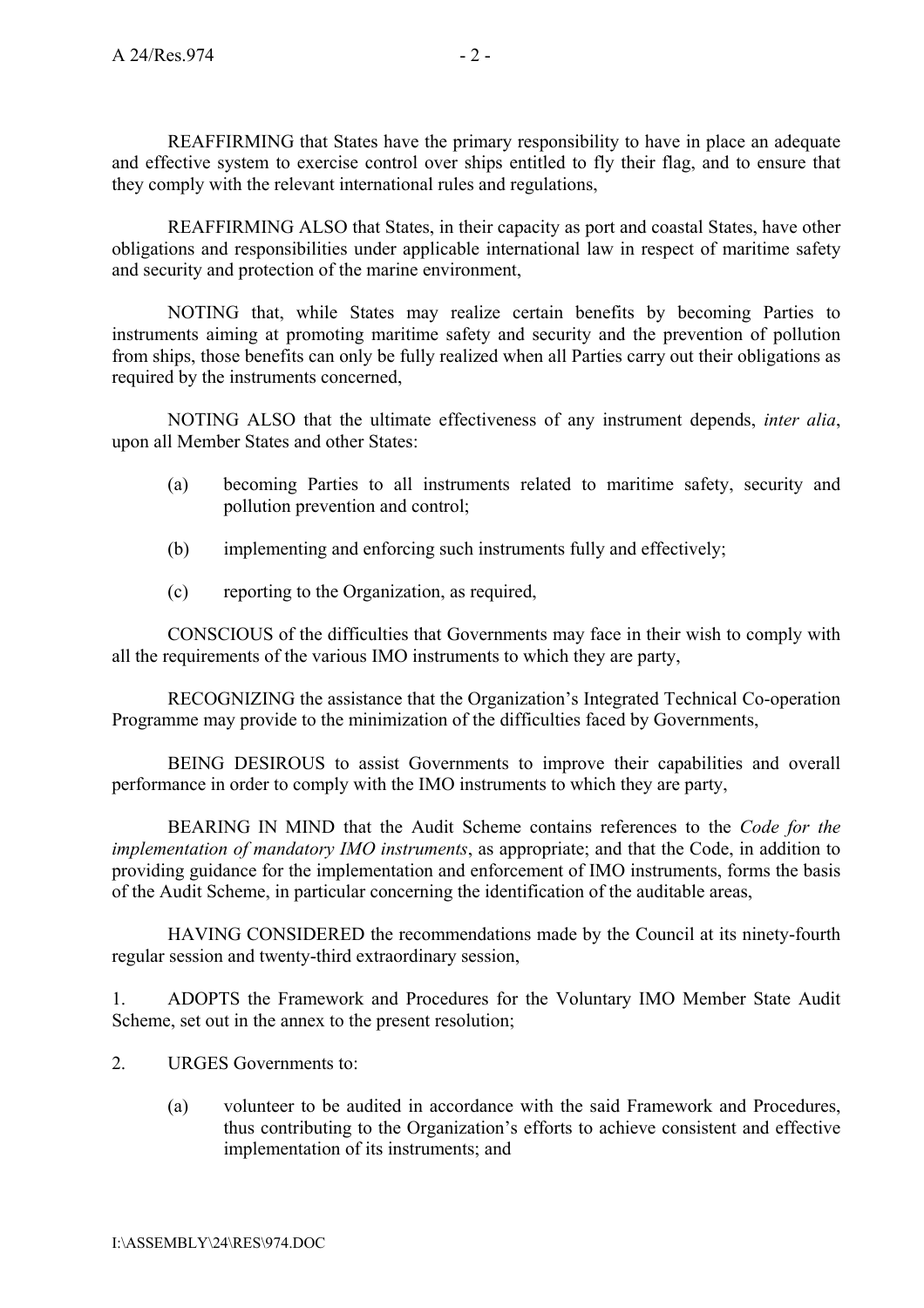(b) consider contributing resources to ensure the success of the Audit Scheme, which could include, *inter alia*, qualified auditors and the support they need to carry out their duties once appointed as audit team leader or members;

3. REQUESTS the Council to monitor the implementation of the Audit Scheme with a view to its further improvement and development and to report to the Assembly, as appropriate.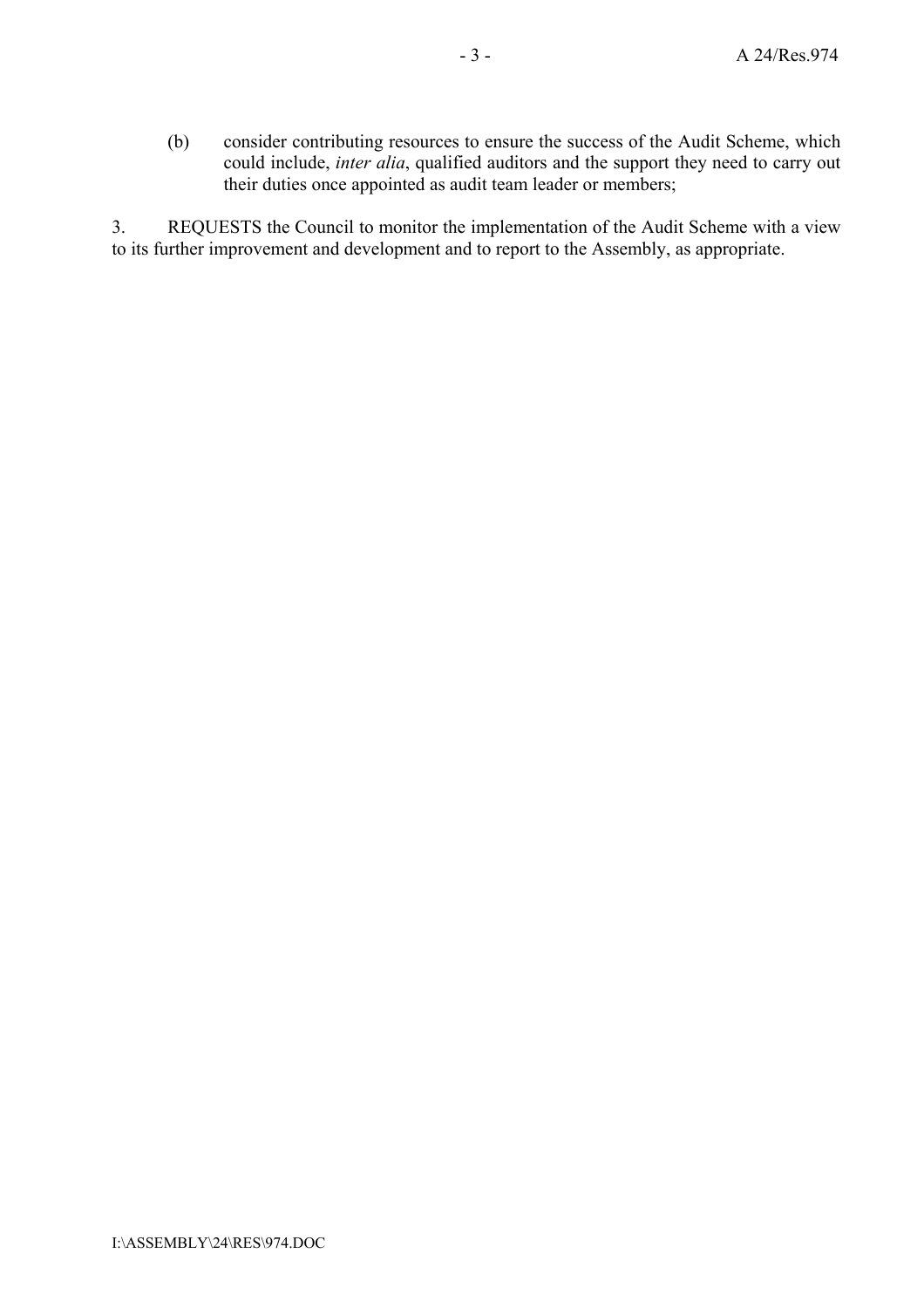## ANNEX

## **PART I**

## **FRAMEWORK FOR THE VOLUNTARY IMO MEMBER STATE AUDIT**

## **1 PURPOSE**

1.1 The purpose of this Framework is to describe the objective, principles, scope, responsibilities and capacity-building aspect of the Voluntary IMO Member State audit (Member State audit), which together constitute the strategy for the audit scheme.

1.2 This Framework is supported by the Procedures for the Voluntary IMO Member State audit and the *Code for the implementation of mandatory IMO instruments*.

## **2 APPLICATION**

2.1 This Framework will apply to all those involved in the Member State audit.

#### **3 AUDIT STANDARD**

3.1 The audit standard shall be the *Code for the implementation of mandatory IMO instruments*.

#### **4 VISION STATEMENT**

4.1 To promote the consistent and effective implementation of IMO instruments and thus contribute to the enhancement of global and individual Member State performance in compliance with the requirements of the instruments to which they are party.

## **5 OBJECTIVE**

5.1 The objective of the audit is to determine to what extent Member States are implementing and enforcing the applicable IMO instruments. In order to achieve this, the audit will observe and assess:

- .1 compliance with the *Code for the implementation of mandatory IMO instruments*;
- .2 that the Member State has enacted legislation, as appropriate, for the applicable IMO instruments relating to maritime safety and prevention of pollution to which it is a Party;
- .3 the administration and enforcement of the applicable laws and regulations of the Member State;
- .4 the mechanism and controls in place by which the delegation of authority by a Member State to a recognized organization and for the purposes of implementing convention requirements related to safety and protection of the environment is effected;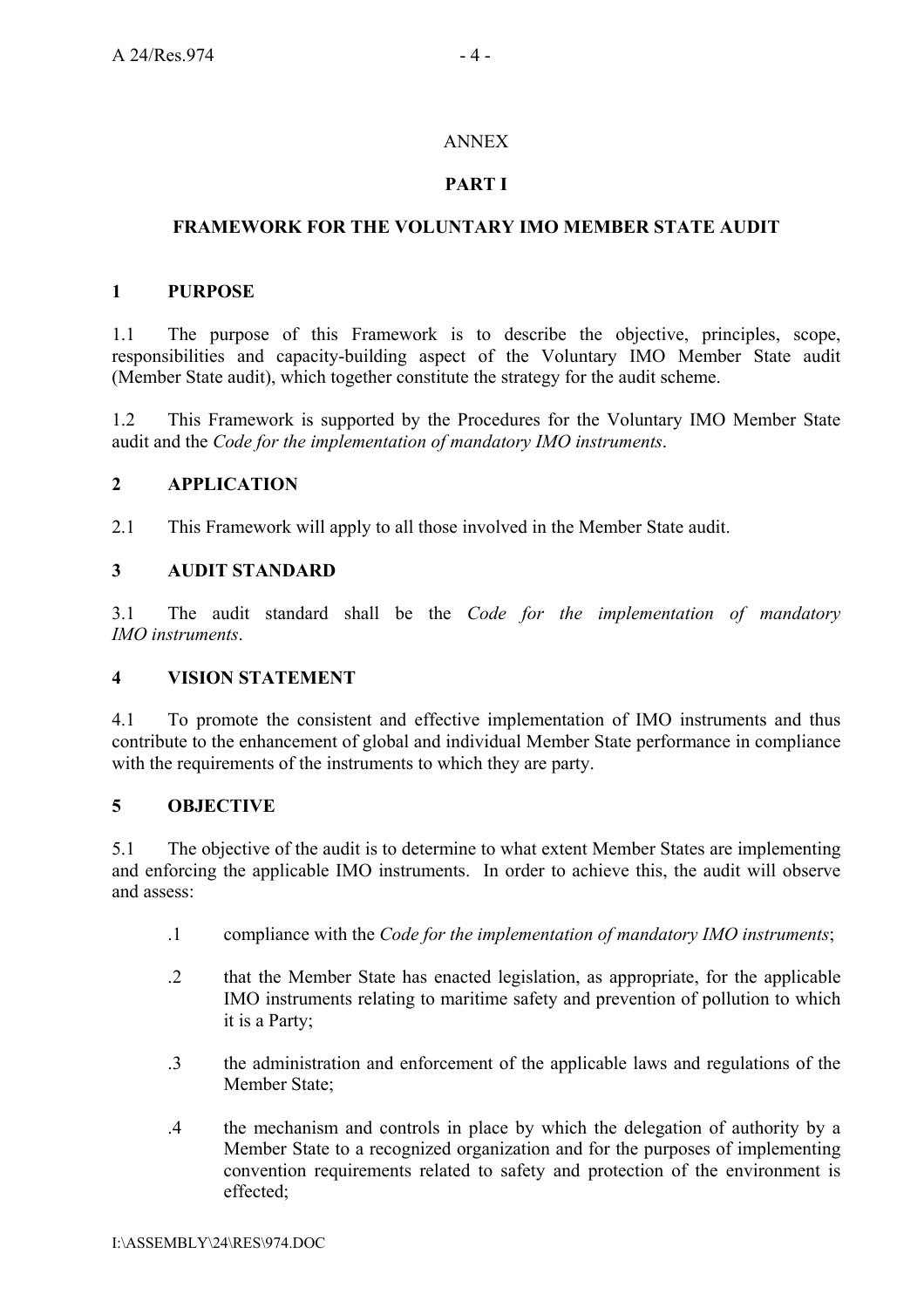- .5 the Member State's control, monitoring and feedback mechanism with respect to its own survey and certification process and, as applicable, of its recognized organization(s); and
- .6 the extent to which the Member State discharges any other obligations and responsibilities under the applicable IMO instruments.
- 5.2 In addition, the audit will:
	- .1 foster capacity-building and the provision of related technical assistance by identifying areas which would benefit from further development to the extent which technical assistance could assist the Member State in discharging its responsibilities;
	- .2 provide the audited Member State with feedback to assist in improving its capacity to implement the applicable instruments;
	- .3 provide all Member States with feedback on generic lessons learned from audits of Member States, so that the benefits can be widely shared, while taking care to preserve the anonymity of the audited Member State; and
	- .4 systematically feed back any lessons learned from the audits, as may be appropriate, for further consideration by the Organization of the effectiveness and appropriateness of its legislation.

#### **6 PRINCIPLES**

#### **6.1 Sovereignty and universality**

6.1.1 Audits should be constructive in approach and carried out on a voluntary basis, at the request of the Member State to be audited, and in accordance with the established procedures. Nevertheless, the benefits of the scheme would be greater if all Member States of the Organization volunteered themselves to be audited. Audits should therefore be organized and conducted in such a way as to encourage Member States to submit to audit. All Member States will benefit from positive and constructively conducted audits.

#### **6.2 Consistency, fairness, objectivity, and timeliness**

6.2.1 Audits should be pragmatic, fair and carried out in accordance with an agreed time frame. Recognizing and appreciating that different Member States may have different and equally valid ways of discharging their responsibilities, therefore, audits should be conducted by appropriately trained and qualified auditors, in a consistent and objective manner. Consistency and uniformity in the quality of audits must be ensured.

#### **6.3 Transparency and disclosure**

6.3.1 Audit interim and final reports should be confidential and available only to the audited Member State, the audit team and the Secretary-General. An audited Member State may make available to other parties details of the findings and of its own subsequent actions.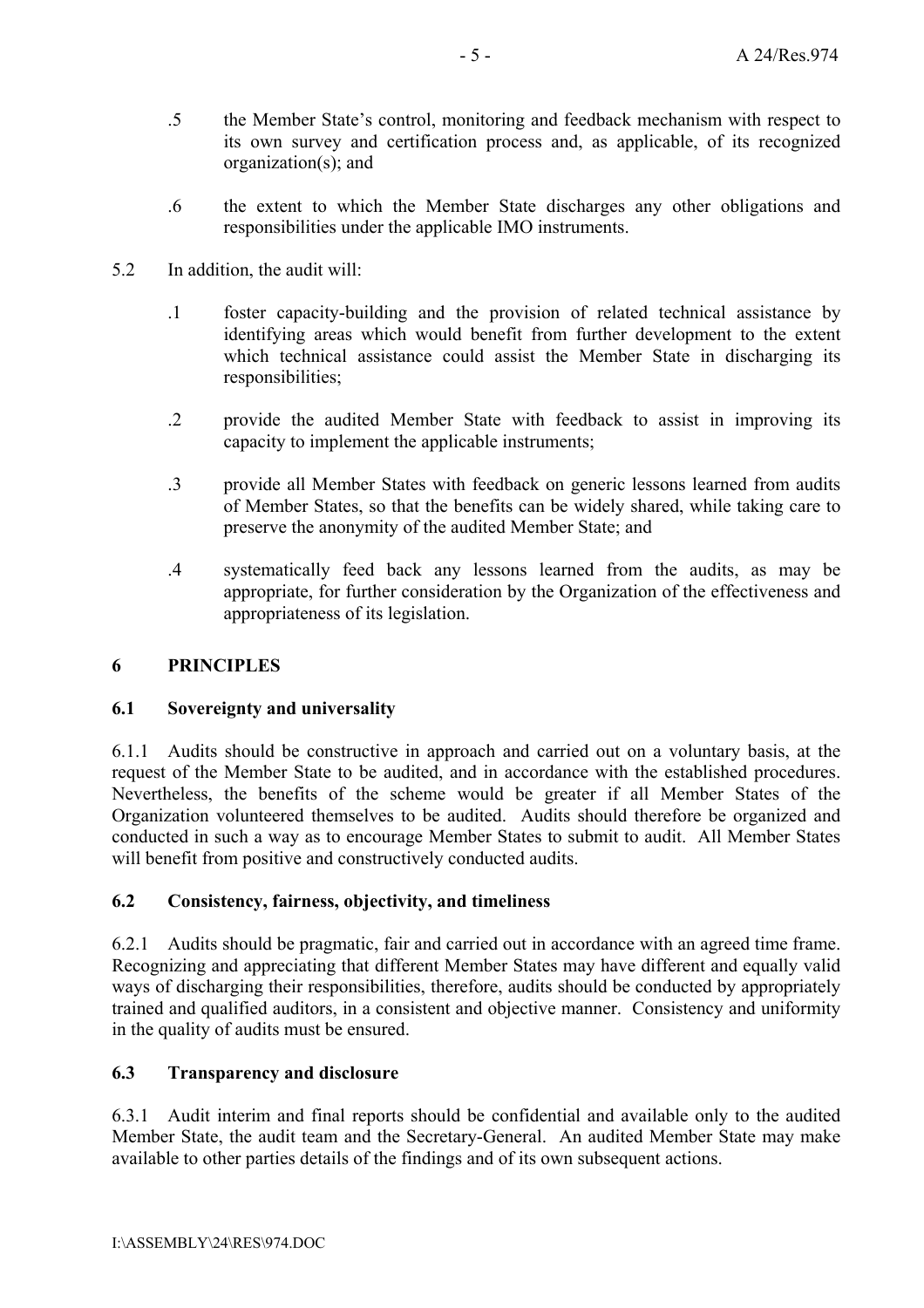6.3.2 An audit summary report should be given to the Organization in a standardized format and, after consultation with the audited Member State, circulated for information to all Member States on a periodic basis.

6.3.3 The Secretariat should consolidate the summary reports and identify lessons learned in a standardized format. A consolidated report should, accordingly, be issued on a periodic basis.

## **6.4 Co-operation**

6.4.1 Audits should be conducted in such a manner that the Member State being audited can contribute to the audit process within an established time frame.

## **6.5 Continual improvement**

6.5.1 Audits should lead to continual improvement of the implementation and enforcement of the applicable IMO instruments by the Member State. In this regard, the Member State should carry out appropriate and agreed follow-up activities.

## **7 SCOPE**

## **7.1 General**

7.1.1 Under the provisions of the United Nations Convention on the Law of the Sea 1982 (UNCLOS) and of IMO conventions, Administrations are responsible for promulgating laws and regulations and for taking all other steps which may be necessary to give those instruments full and complete effect so as to ensure that, from the point of view of safety of life at sea and protection of the marine environment, a ship is fit for the service for which it is intended and is manned with competent maritime personnel.

7.1.2 In taking measures to prevent, reduce and control pollution of the marine environment, States shall act so as not to transfer, directly or indirectly, damage or hazards from one area to another or transform one type of pollution into another. (UNCLOS, article 195).

## **7.2 IMO mandatory instruments**

7.2.1 Recognizing the foregoing, including paragraph 4.1, the following IMO mandatory instruments should be covered by audits for the purpose of determining how the relevant obligations and responsibilities relating to maritime safety and protection of the environment are carried out by Member States, and with a view to further enhancing their performance:

- .1 the International Convention for the Safety of Life at Sea, 1974, as amended (SOLAS 1974);
- .2 the Protocol of 1978 relating to the International Convention for the Safety of Life at Sea, 1974, as amended (SOLAS PROT 1978);
- .3 the Protocol of 1988 relating to the International Convention for the Safety of Life at Sea, 1974, as amended (SOLAS PROT 1988);
- .4 the International Convention for the Prevention of Pollution from Ships, 1973, as modified by the Protocol of 1978 relating thereto, as amended (MARPOL 73/78);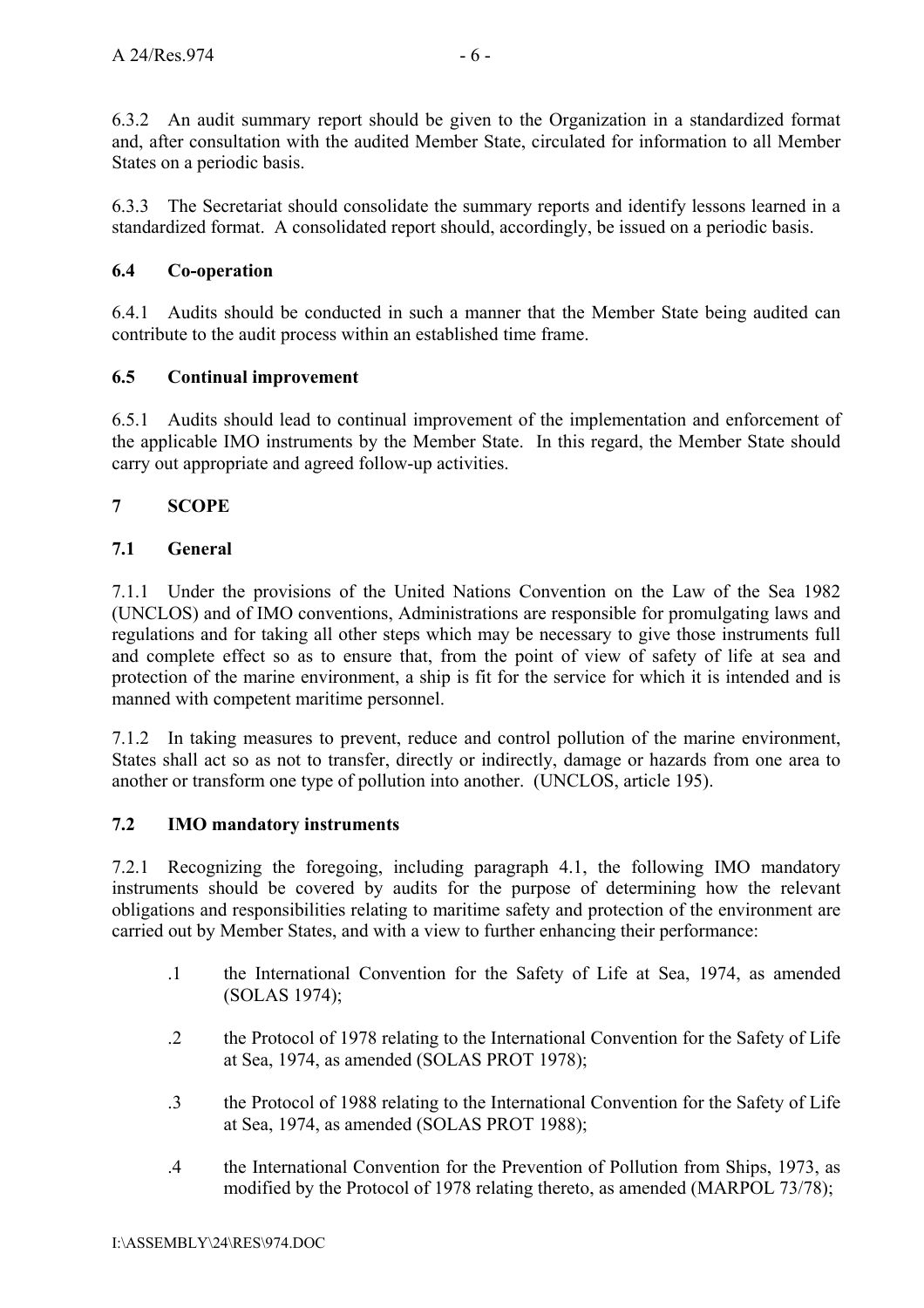- .5 the Protocol of 1997 to amend the International Convention for the Prevention of Pollution from Ships, as modified by the Protocol of 1978 relating thereto (MARPOL PROT 1997);
- .6 the International Convention on Standards of Training, Certification and Watchkeeping for Seafarers, 1978, as amended (STCW 1978);
- .7 the International Convention on Load Lines, 1966 (LL 66);
- .8 the Protocol of 1988 relating to the International Convention on Load Lines, 1966 (LL PROT 1988);
- .9 the International Convention on Tonnage Measurement of Ships, 1969 (Tonnage 1969); and
- .10 the Convention on the International Regulations for Preventing Collisions at Sea, 1972, as amended (COLREG 1972).

7.2.2 With regard to the STCW Convention, as amended, the audit should not seek to duplicate existing mandatory audit requirements contained in that convention. Only the aspects of that convention that are not covered by audits in accordance with the applicable provision of that convention should fall fully within the scope of the audit scheme, and there should be verification only of the parts of that convention that have been previously evaluated (see appendix 1 of this Framework).

## **7.3 Obligations and responsibilities**

7.3.1 The scheme should cover those obligations and responsibilities contained in the applicable IMO mandatory instruments to the extent that such instruments have entered into force for the Member State and under which a Member State is required to act in its capacity as flag State, port State and/or coastal State.

7.3.2 The obligations and responsibilities should be such that measures related to maritime safety and protection of the environment which are undertaken by the Member State can be audited, in accordance with the *Code for the implementation of mandatory IMO instruments*.

#### **7.4 Areas to be covered by the scheme**

7.4.1 The scheme would cover the Member State's implementation and enforcement of applicable IMO mandatory instruments in its legislation; an effective control and monitoring mechanism; effectiveness in promulgating IMO rules and regulations; enforcement action for the contravention of its laws and regulations; and other obligations and responsibilities under the applicable instruments.

7.4.2 With due regard to the implementation and enforcement of mandatory IMO instruments, the administrative, legal and technical areas which should provide the minimum scope for an audit are:

- .1 jurisdiction;
- .2 organization and authority;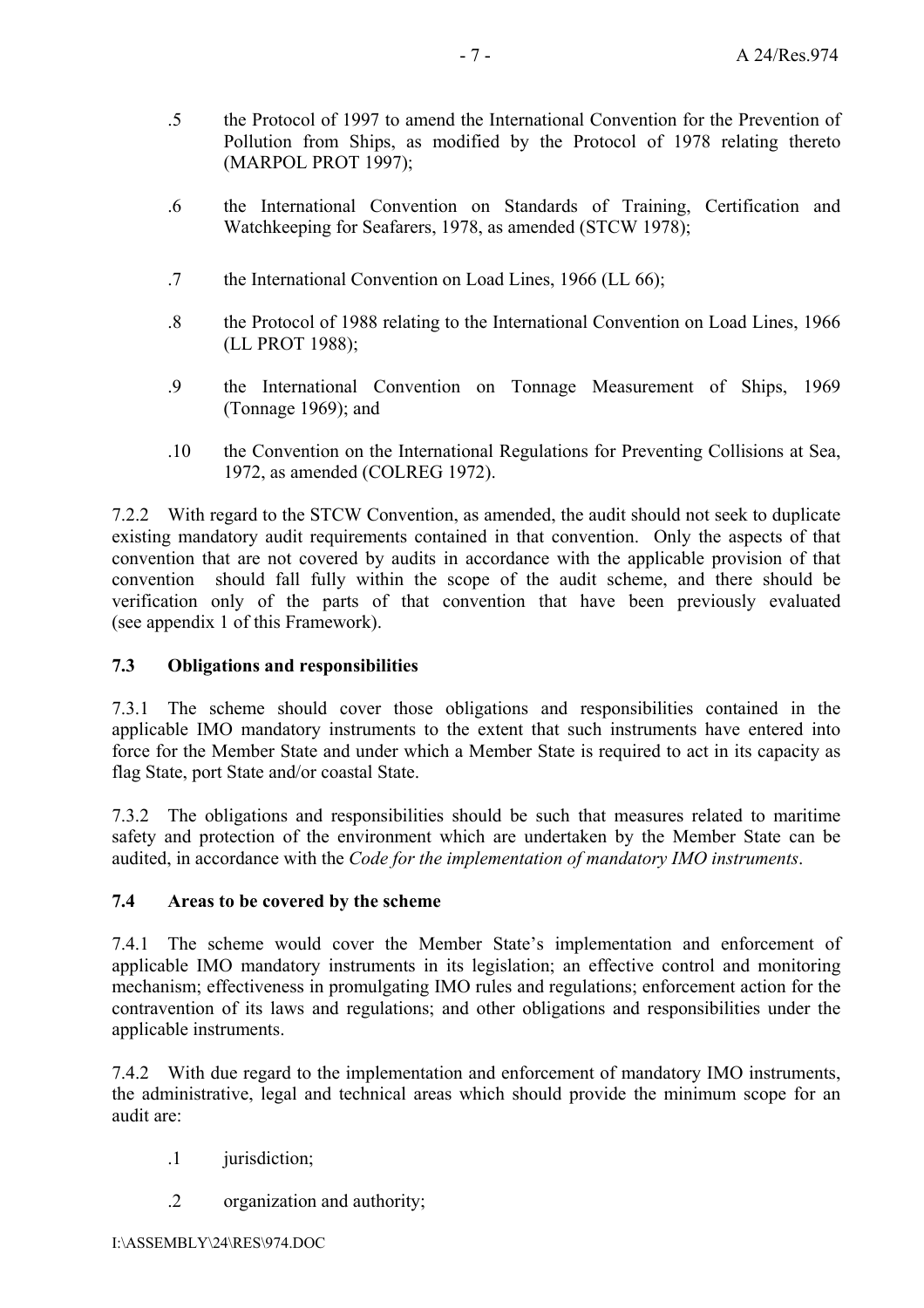- .3 legislation, rules and regulations;
- .4 promulgation of IMO mandatory instruments, rules and regulations;
- .5 enforcement arrangements;
- .6 control, survey, inspection, audit, verification, approval and certification functions;
- .7 selection, recognition, authorization, empowerment and monitoring of recognized organizations, as appropriate, and of nominated surveyors;
- .8 investigations required to be reported to IMO; and
- .9 reporting to IMO, other Administrations, and organizations.

7.4.3 In those instances where work to give effect to the Member State's responsibilities is divided between different organizations or offices, audits should address whether the respective tasks are clearly defined and should be conducted on a technical basis with the entity assigned those tasks.

#### **8 RESPONSIBILITIES**

- 8.1 The Secretary-General is responsible for:
	- .1 the implementation of the audit scheme;
	- .2 formal appointment and maintenance of an appropriate list of audit team leaders and auditors;
	- .3 establishing an audit team for each Member State audit;
	- .4 ensuring that audit team leaders and auditors are competent as defined in section 4 of the Procedures;
	- .5 ensuring that audit team members meet required standards of training to achieve consistency in the quality of audits;
	- .6 concluding a Memorandum of Co-operation with the Member State to be audited, prior to the audit;
	- .7 ensuring that the audits are planned in accordance with the overall IMO audit timetable;
	- .8 liaising with and assisting developing and least developed countries to gather resources from external sources such as the Integrated Technical Co-operation Programme (ITCP);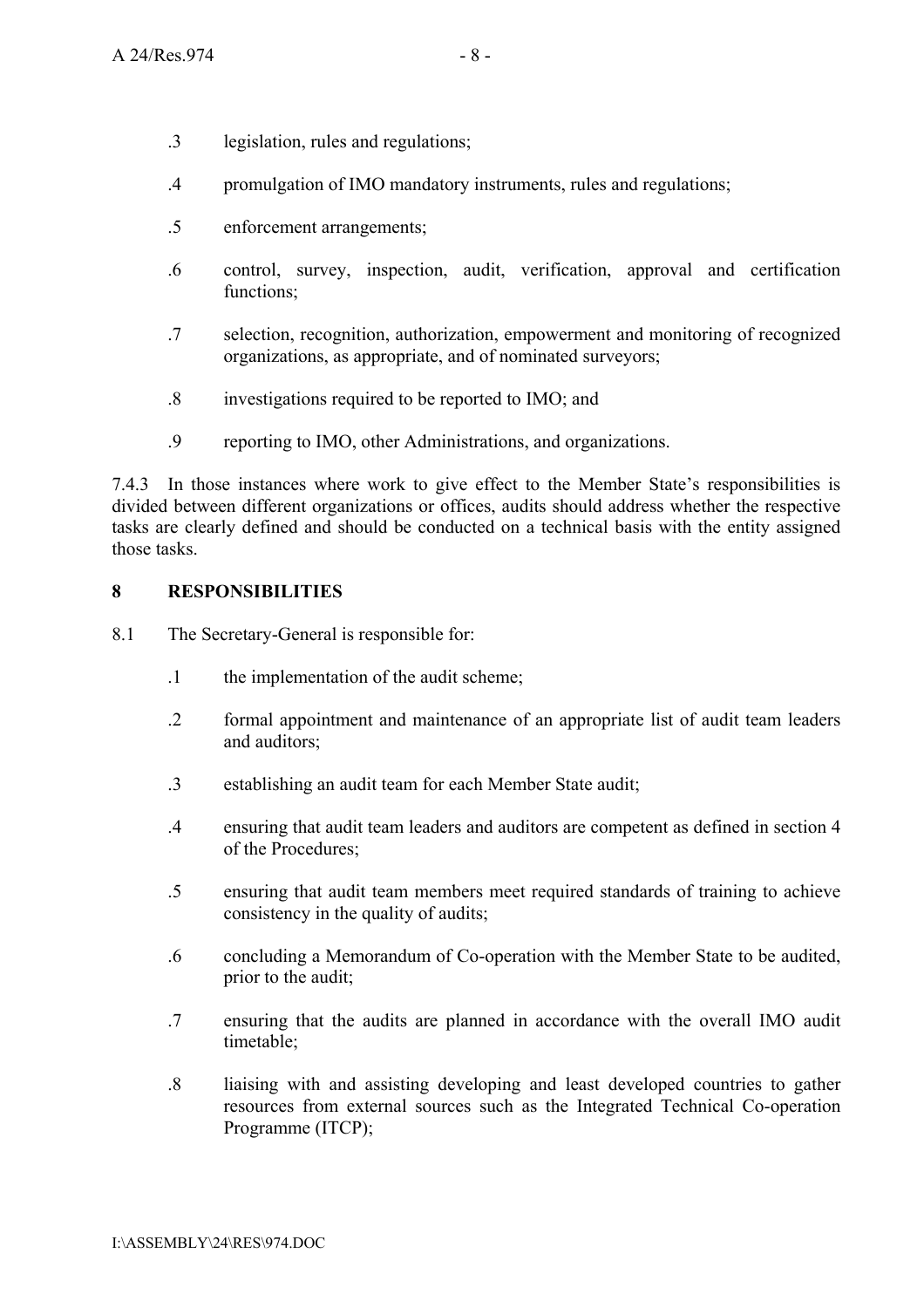- .9 ensuring that the Member State to be audited is offered the opportunity of receiving a visit by the audit team leader in advance of the actual audit in order to be provided with information about the intention behind the scheme, the scope of the audit, how such an audit is carried out, and all other information needed to enhance understanding and co-operation between the audit team and the Member State to be audited:
- .10 communicating the agreed audit summary report to all Member States;
- .11 consolidating audit summary reports and identifying lessons learned in a standardized format to be issued on a periodic basis in support of the work of the Organization;
- .12 maintaining appropriate records of the findings of the actual audits of Member States: and
- .13 managing the audit scheme and possible follow-ups.
- 8.2 The Member State is responsible for:
	- .1 fully facilitating the audit, in accordance with the Memorandum of Co-operation;
	- .2 agreeing with the Secretary-General on the person who is to be the audit team leader and on the total membership of the audit team;
	- .3 responding to audit team findings by preparing an action plan; and
	- .4 implementing a programme of actions to address the findings.
- 8.3 The audit team leader is responsible for:
	- .1 the detailed planning of the actual audit;
	- .2 the conduct of audit interviews and meetings, etc. in accordance with the Procedures, and assigning and maintaining overall responsibility over the other team members conducting such interviews, meetings, etc.;
	- .3 preparing and completing the audit reports (interim and final) and the mission report;
	- .4 reporting details of any finding to the audited Member State;
	- .5 preparing and agreeing with the Member State on the audit summary report to be submitted to the Secretary-General;
	- .6 assisting in the verification of corrective actions taken by the Member State; and
	- .7 conducting a follow-up audit, as appropriate.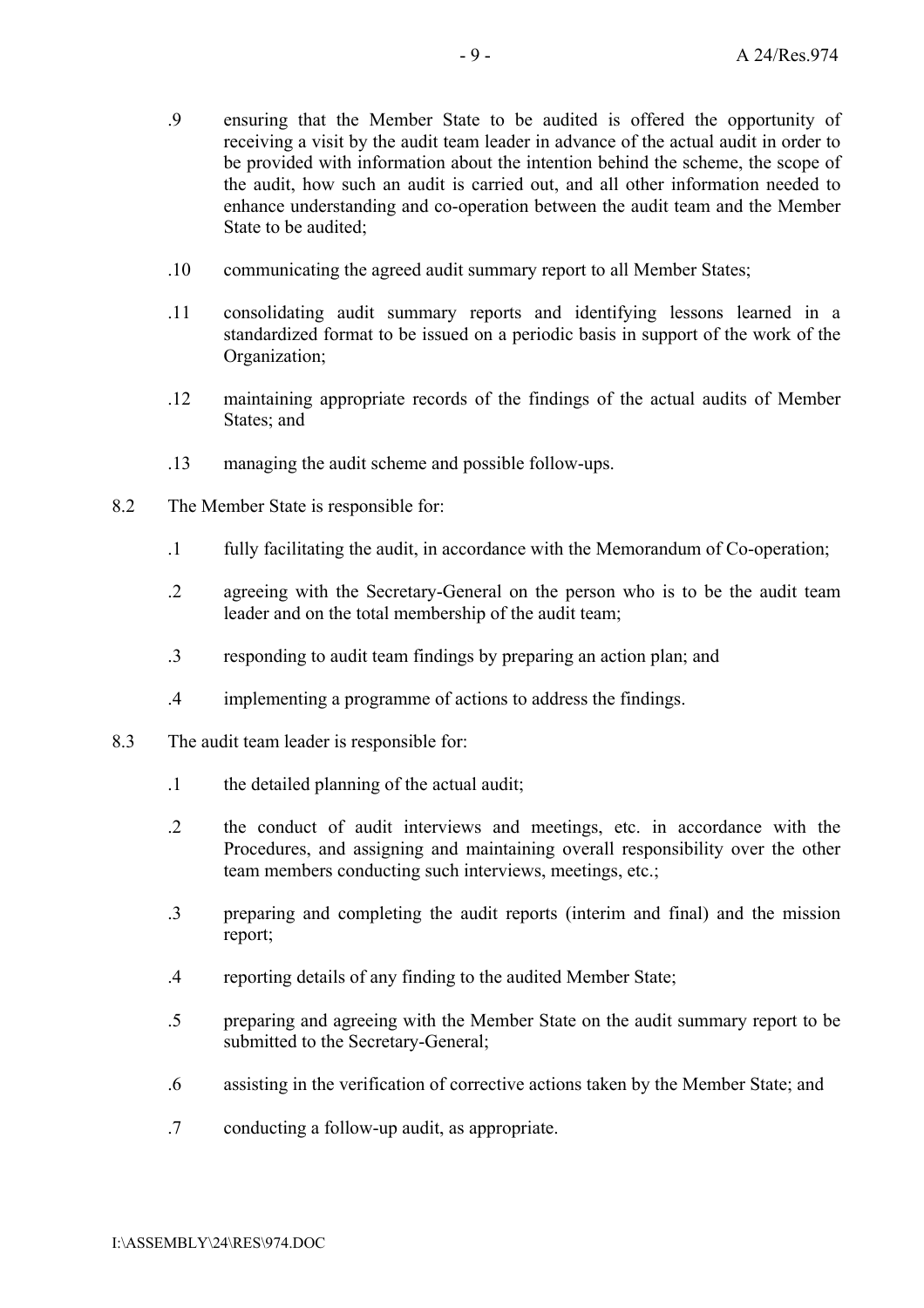## **9 TECHNICAL CO-OPERATION**

9.1 In order to obtain the full benefits from the scheme, consideration of capacity-building matters is essential, particularly in respect of human and financial resources. Where appropriate, Member States will be assisted in order to prepare for the audit and to address audit findings.

9.2 Capacity-building includes an adequate supply of suitably trained personnel with maritime and audit skills, as well as the required software systems. The need for infrastructural facilities, defined as workspace, utilities and communication systems relevant to meeting the initial needs of the audit and ultimately the aims of the scheme, must also be taken into account.

9.3 Technical assistance will become part of the process with a view to facilitating:

- .1 the preparation of the audit;
- .2 the identification of obstacles to completing the audit;
- .3 the effective implementation of actions to address the findings of the audit; and
- .4 any related capacity-building.
- 9.4 Technical assistance may, *inter alia*, include the following:
	- .1 training;
	- .2 exchange programmes;
	- .3 provision of experts; and
	- .4 participation of observers during the conduct of audits in other Member States.

9.5 Account should also be taken of the need to ensure participation by maritime and auditing experts from developing countries in the audit process. Arrangements should be made for the training of internal auditors who may subsequently become part of audit teams.

#### **10 THE AUDIT PROCESS**

10.1 The audit process is illustrated in the diagram given in appendix 2 of this Framework.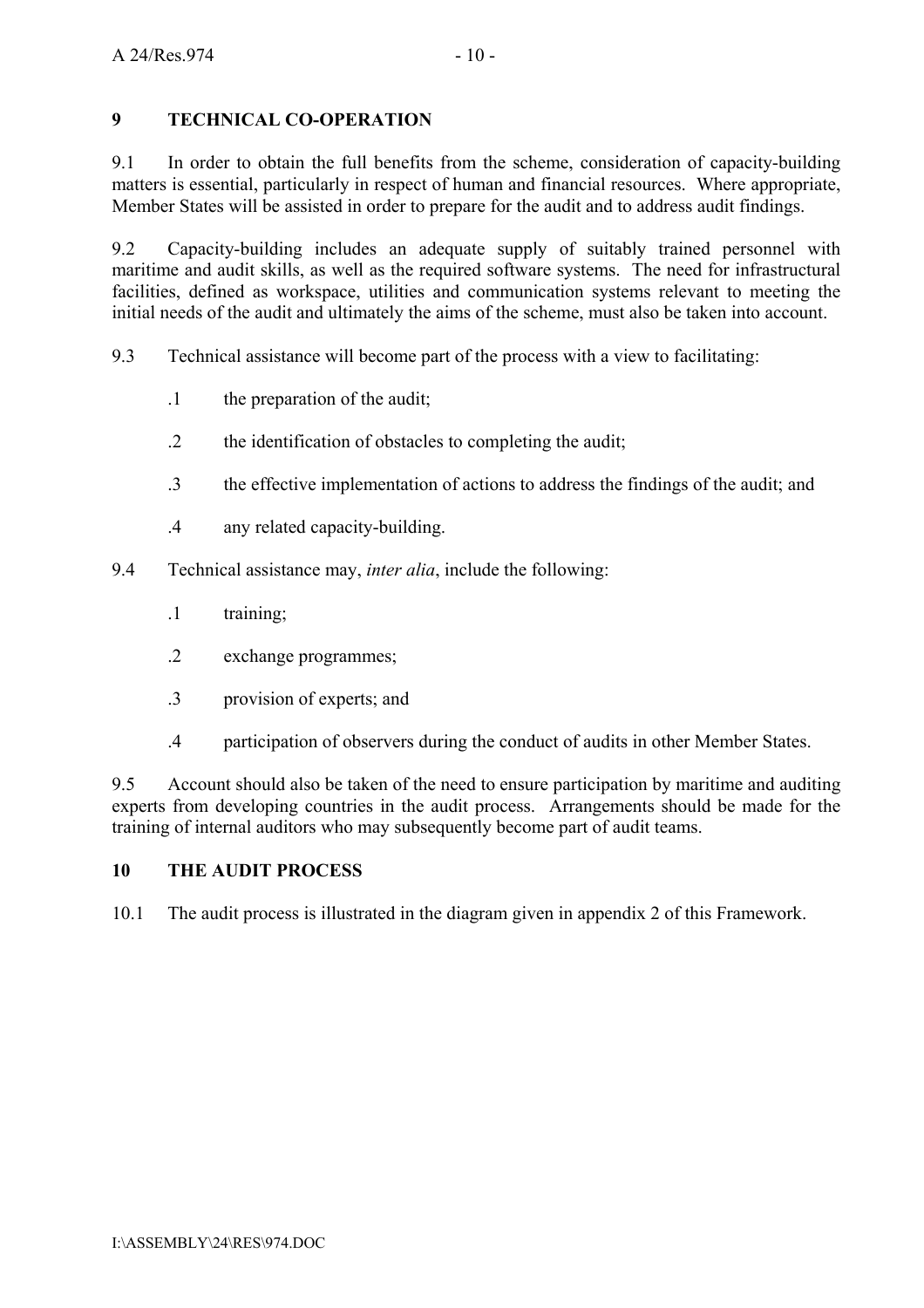## APPENDIX 1

#### **AREAS UNDER THE STCW CONVENTION TO BE COVERED BY THE VOLUNTARY IMO MEMBER STATE AUDIT**

| <b>Dispensations (Article VIII)</b>                                | Are reports related to dispensations issued<br>during the year to seagoing ships sent to the<br>Secretary-General?                                                                                                                                                                                                      |
|--------------------------------------------------------------------|-------------------------------------------------------------------------------------------------------------------------------------------------------------------------------------------------------------------------------------------------------------------------------------------------------------------------|
| <b>Equivalents (Article IX)</b>                                    | Has the Party retained/adopted any equivalent<br>educational and training arrangements since<br>information<br>communicating<br>pursuant<br>to<br>regulation I/7? If yes, have the details of<br>such arrangements been reported to<br>the<br>for circulation<br>Secretary-General<br>all<br>to<br><b>STCW Parties?</b> |
| <b>Control (Article X)</b>                                         | Has the Party enacted legislation permitting<br>port State control on foreign ships visiting their<br>ports?                                                                                                                                                                                                            |
| Communication of information (Article IV<br>and regulation $I/7$ ) | Has the Party communicated information<br>pursuant to Article IV and regulation I/7?                                                                                                                                                                                                                                    |
|                                                                    | If yes, is the Party confirmed by the Maritime<br>Safety Committee as found to be giving 'full<br>and complete effect' to the provisions of the<br><b>STCW Convention?</b>                                                                                                                                              |
|                                                                    | Has the Party made any changes to the legal<br>administrative<br>after<br>and<br>measures<br>communicating information pursuant<br>to<br>Article IV and regulation I/7 to ensure<br>compliance with the requirements of the<br>Convention, in particular regulations I/6, I/9<br>and $I/10?$                            |
|                                                                    | If yes, has this information been communicated<br>to the Secretary-General?                                                                                                                                                                                                                                             |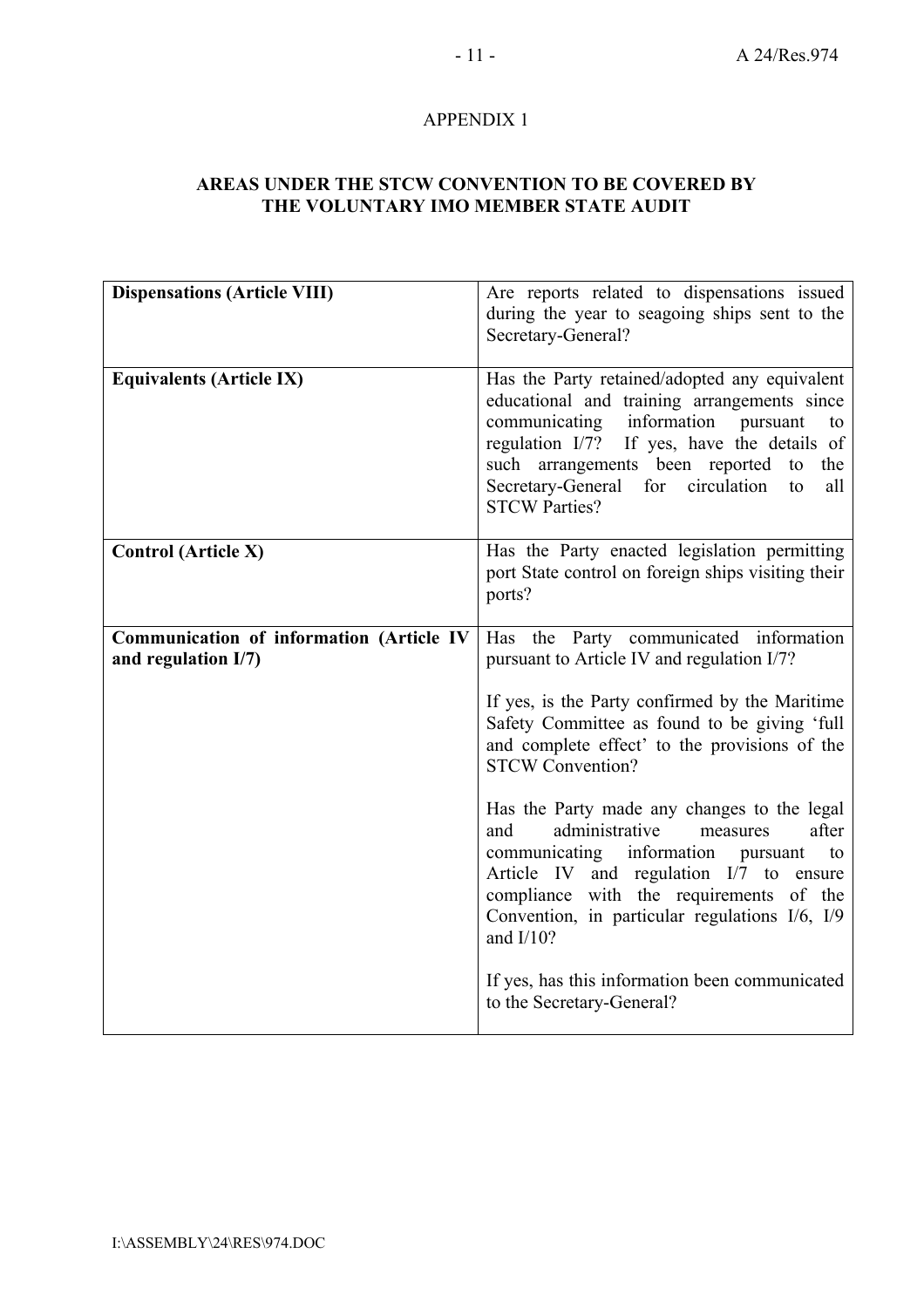| Quality standards – Independent evaluation<br>(Regulation I/8) | Has the Party communicated its report of<br>independent evaluation<br>pursuant<br>to<br>regulation I/8?<br>If yes, and the Maritime Safety Committee has<br>confirmed that the Party continues to give 'full<br>and complete effect' to the provisions of the<br>STCW Convention, the objective evidence<br>would be the report itself.                                                                                                                        |
|----------------------------------------------------------------|----------------------------------------------------------------------------------------------------------------------------------------------------------------------------------------------------------------------------------------------------------------------------------------------------------------------------------------------------------------------------------------------------------------------------------------------------------------|
| <b>Watchkeeping (Regulations VIII/1 and VIII/2)</b>            | Has the Party enacted legislation to establish<br>and enforce rest periods for watchkeeping<br>personnel and to direct the attention of<br>companies, masters, chief engineer officers and<br>all watchkeeping personnel to the requirements,<br>principles and guidance set out in the<br>STCW Code to ensure that safe continuous<br>watches appropriate to prevailing<br>circumstances and conditions are maintained in<br>all seagoing ships at all times? |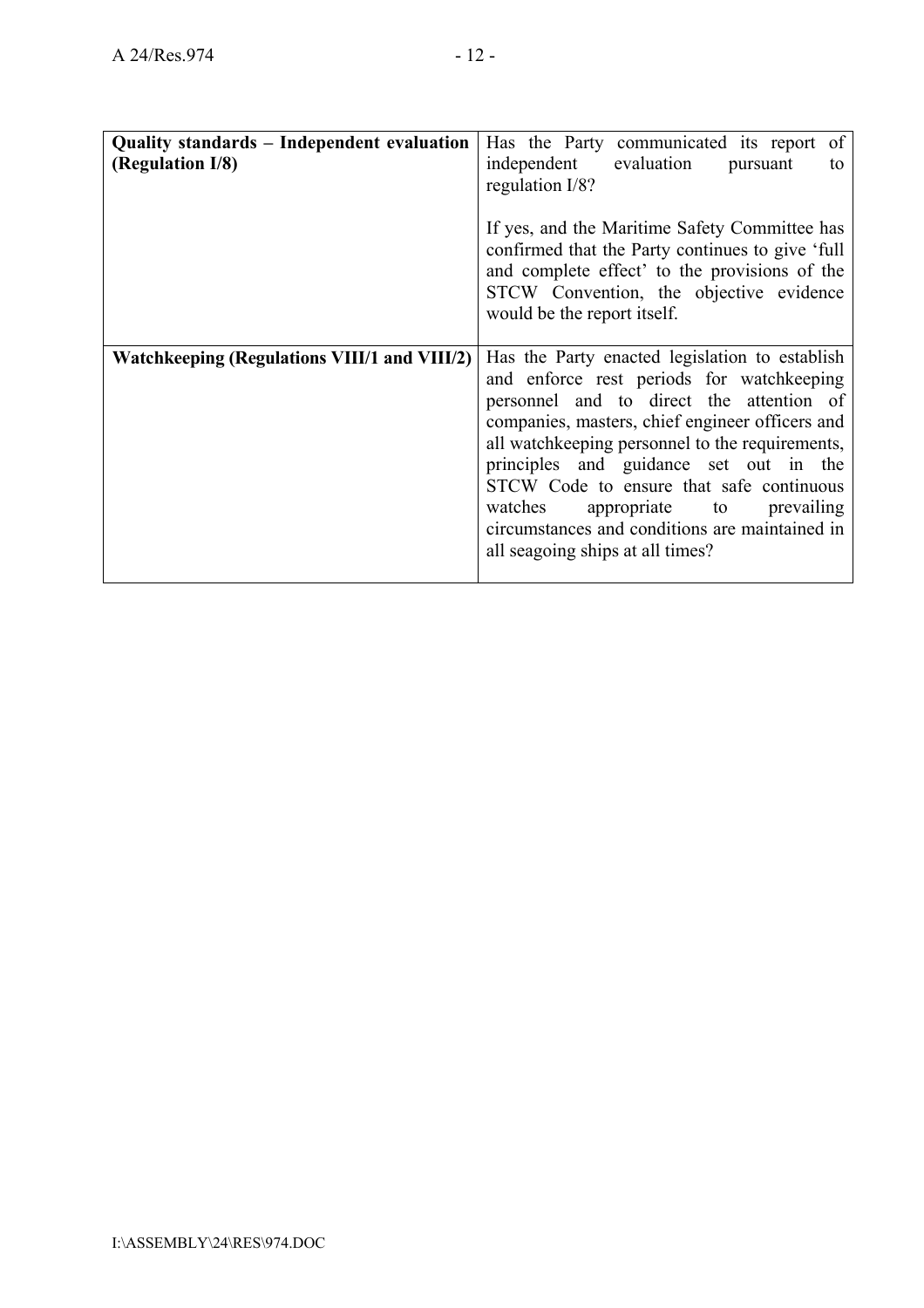## APPENDIX 2

#### **AUDIT PROCESS**

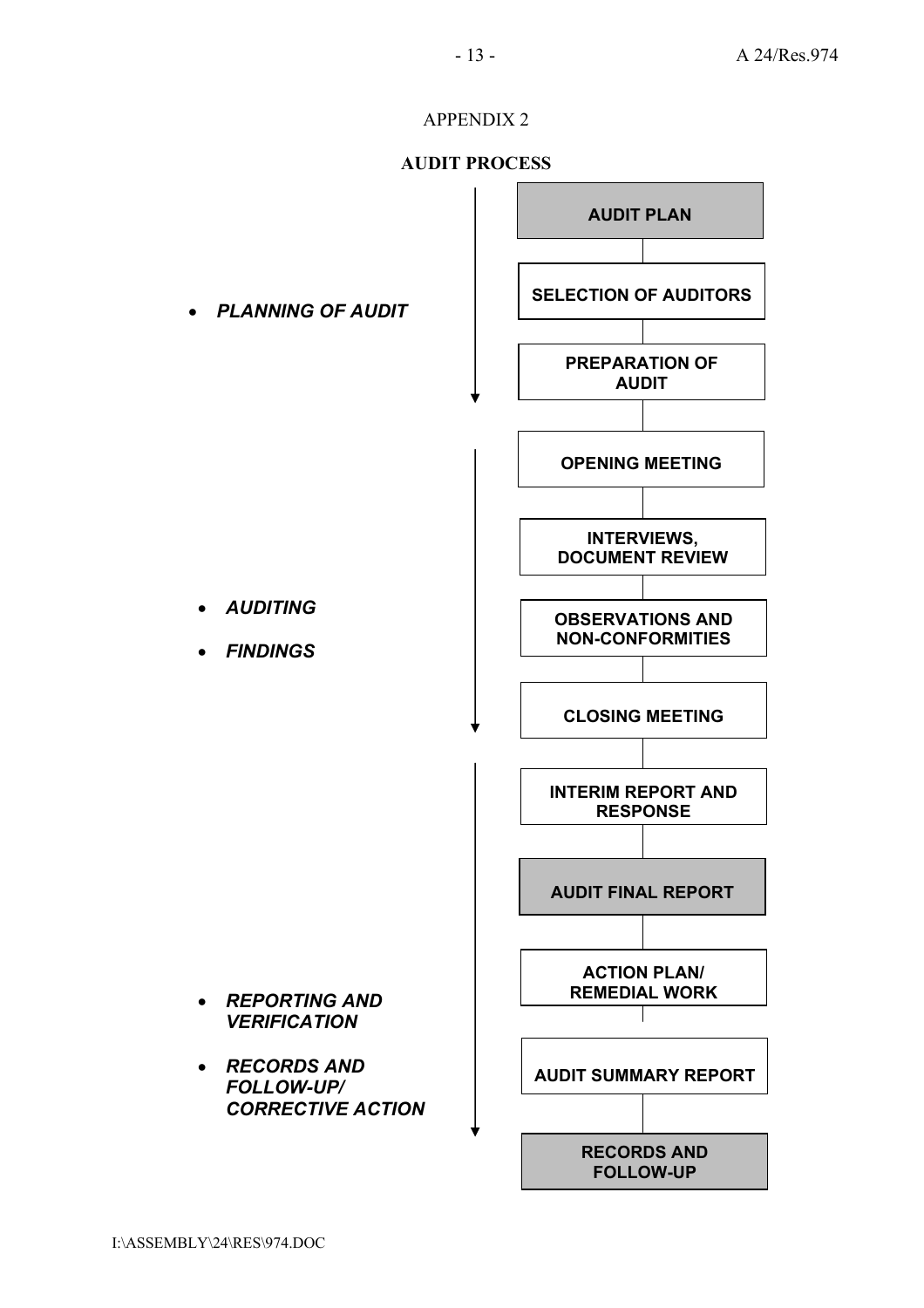## **PART II**

## **PROCEDURES FOR THE VOLUNTARY IMO MEMBER STATE AUDIT**

## **CONTENTS**

- 1 PURPOSE
- 2 APPLICATION
- 3 DEFINITIONS
- 4 PLANNING

 Scope of the audit Nomination of auditors Selection of auditors Selection of an audit team

#### 5 PREPARING FOR THE AUDIT

#### 6 CONDUCTING THE AUDIT

 Timeline Conduct of auditors Opening meeting The audit Audit closing meeting

#### 7 REPORTING

General Audit interim report Audit final report Audit summary report Audit team leader's mission report

## 8 MEMBER STATE CORRECTIVE ACTION PLAN

#### 9 RECORDS AND FOLLOW-UP

- Appendix 1 Model Memorandum of Co-operation
- Appendix 2 Pre-audit questionnaire
- Appendix 3 Sequence of activities
- Appendix 4 Model appendix forms for audit reports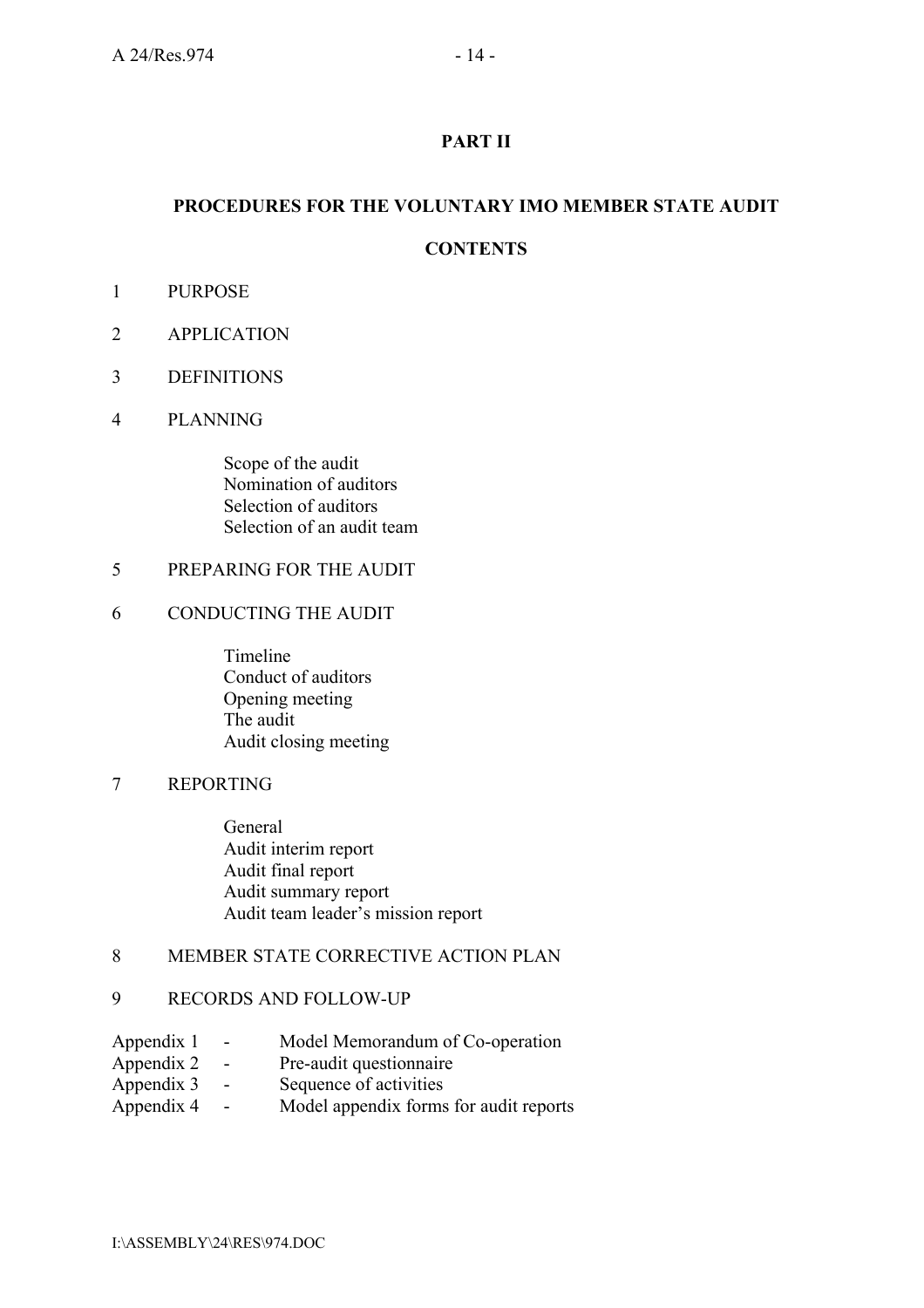## **PROCEDURES FOR THE VOLUNTARY IMO MEMBER STATE AUDIT**

#### **1 PURPOSE**

1.1 The purpose of this part is to describe the procedures for Member State audit including, but not limited to:

- .1 preparation;
- .2 the actual audit; and
- .3 reporting requirements.

## **2 APPLICATION**

2.1 The present Procedures apply to all those involved in Member State audit.

#### **3 DEFINITIONS**

3.1 *Audith* Systematic, independent and documented process for obtaining audit evidence and evaluating it objectively to determine the extent to which audit criteria are fulfilled.

3.2 **ìAudit criteriaî** Set of policies, procedures or requirements used as a reference.

3.3 **ìAudit evidenceî** Records, statements of fact or other information that are relevant to the audit criteria and verifiable.

3.4 *Conformity* Fulfilment of a requirement.

3.5 **ìCorrective actionî** Action to eliminate the cause of a detected non-conformity or other undesirable situation.

3.6 **•• Document**" Information and its supporting medium.

3.7 **ìFindingî** An observation or a non-conformity.

3.8 *iInformation* Meaningful data.

3.9 *iNon-conformity* An observed situation where objective evidence indicates the non-fulfilment of a specified requirement.

3.10 *•• Observation* Statements of fact made during an audit and substantiated by objective evidence.

3.11 *•***Objective evidence<sup></sup>** Ouantitative or qualitative information, records or statements of fact which are based on observation, measurement or test and which can be verified.

3.12 **ìPreventive actionî** Action to eliminate the cause of a potential non-conformity or other undesirable potential situation.

3.13 **•Procedure**" Specified way to carry out an activity or a process.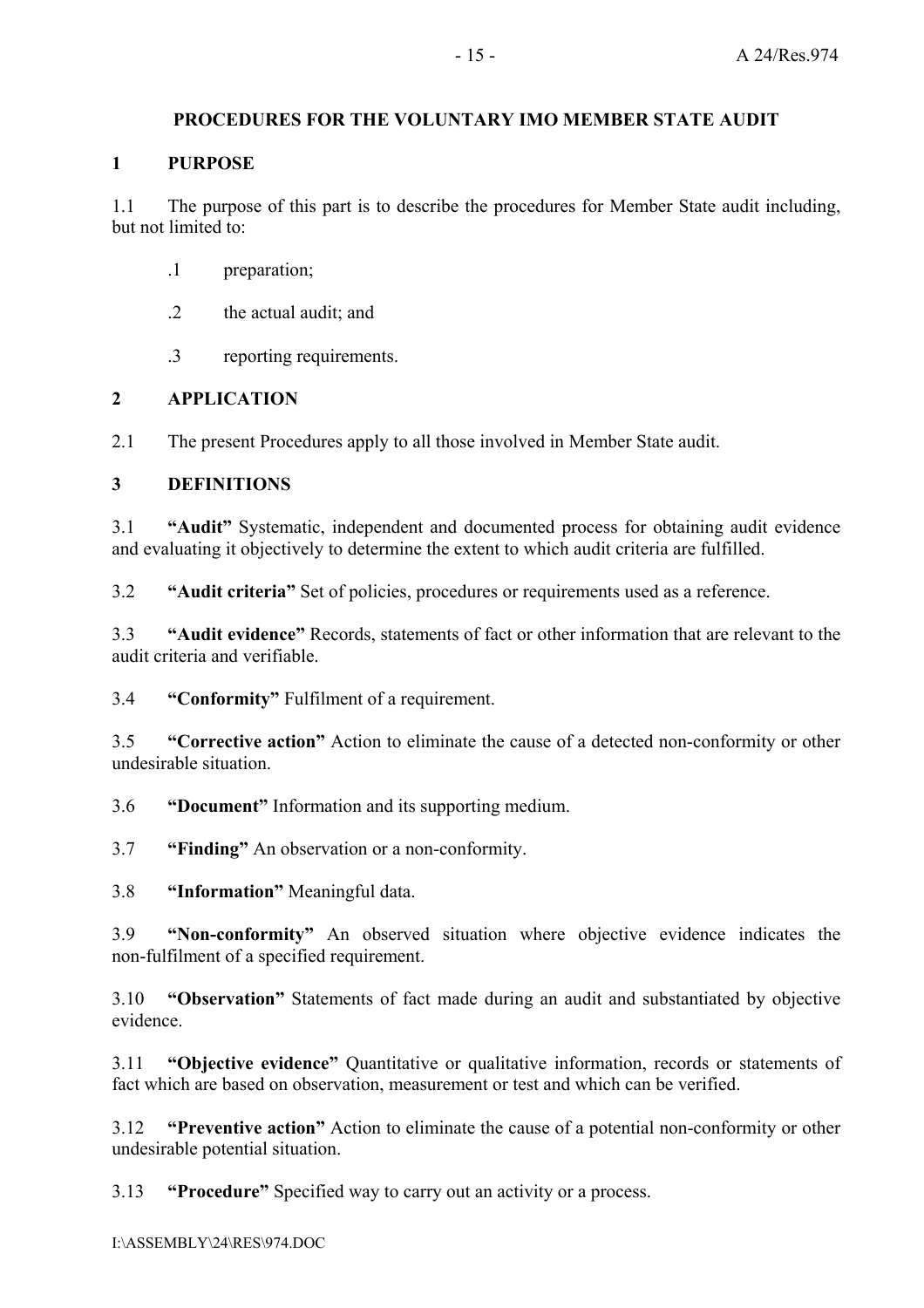3.14 **ìProcessî** Set of interrelated or interacting activities that transform inputs into outputs.

3.15 **ìRecordsî** Documents stating results achieved or providing evidence of activities performed.

3.16 *iRequirements* Need or expectation that is stated, generally implied or obligatory.

3.17 *•• Verification* Confirmation, through the provision of objective evidence, that specified requirements have been fulfilled.

## **4 PLANNING**

## **4.1 Scope of the audit**

4.1.1 Audit of a Member State should be planned in accordance with an agreed timetable.

4.1.2 Upon receiving the request of a Member State to be audited, the Secretary-General will appoint an audit team leader.

4.1.3 The audit team leader will discuss and agree the scope of the audit, within the context of the Framework, with the Member State.

4.1.4 A Memorandum of Co-operation, reflecting the above, will be signed by the Secretary-General and subsequently by the Member State prior to commencement (see appendix 1).

4.1.5 An audit will not proceed until a Memorandum of Co-operation has been signed by and exchanged between both parties.

4.1.6 The Memorandum of Co-operation will confirm, *inter alia*, that the audit is to be conducted in accordance with the procedures contained therein.

## **4.2 Nomination of auditors**

4.2.1 When nominating an auditor, who shall be suitably qualified, e.g. in accordance with ISO 19011 or any subsequent ISO standard, the following personal qualities and qualifications should be taken into account:

- .1 initiative, judgment, tact, sensitivity, and the ability to maintain harmonious working relations when meeting intended or unintended obstacles during the audit, and when working in a multicultural environment;
- .2 proven skills at managerial and/or senior level;
- .3 demonstrated motivation and the ability to write clearly and concisely;
- .4 full command of at least one of the six official IMO languages;
- .5 in-depth knowledge of the functions of an Administration;
- .6 good knowledge of the IMOís regulatory framework, including relevant mandatory instruments; and
- .7 computer literacy.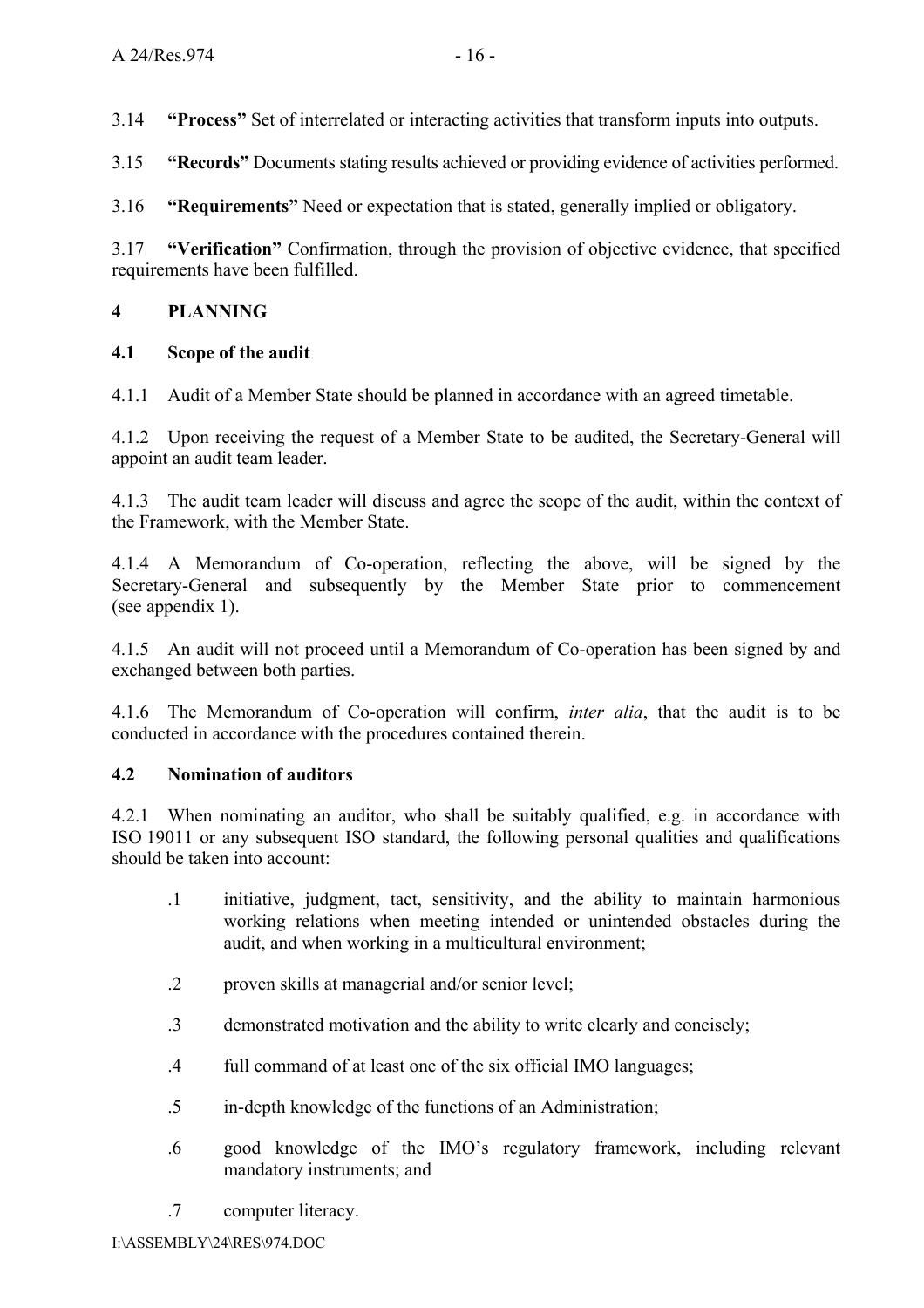## **4.3 Selection of auditors**

4.3.1 Selection of individuals as designated members of an audit team shall be done on the basis of nominations of appropriately competent auditors received from Member States. Acceptance shall be the responsibility of the Secretary-General, who should verify that the relevant individuals are competent to conduct the audit. The criteria to be applied in the verification should include:

- .1 audit team leaders' and auditors' qualifications, e.g. in accordance with ISO 19011 or any subsequent ISO standard;
- .2 language capabilities (IMO official languages and others); and
- .3 geographical mix and range of nationalities, including developing countries.

## **4.4 Selection of an audit team**

4.4.1 When putting together a team to carry out an individual Member State audit, the Secretary-General should have regard to the need for:

- .1 all teams to aspire to the highest standards of excellence in their task;
- .2 the audit team leader to combine high professional qualifications as an auditor with the ability to lead/manage;
- .3 the audit team leader to be fully conversant with the *Code for the implementation of mandatory IMO instruments*;
- .4 the team leader and/or other team members to have full command of the IMO official language chosen by the Member State for use in the audit, the audit briefing and the preparation material for the members of the audit team. Where possible, at least one team member must have working knowledge of the language of the Member Stateís legislation and other relevant documentation, if not available in the chosen IMO language. Failing that, interpretation, as required, should be provided by the Member State;
- .5 agreement with the Member State as to the suitability of the team members being proposed;
- .6 the audit team to consist of a sufficient number of auditors to ensure that the audit is conducted and completed in a satisfactory way, within the agreed period. In some situations, allowance must be made for the team to be subdivided to conduct parallel activities during the course of the audit;
- .7 all members of the audit team to operate on behalf of IMO, i.e. fully independent of both their own Member State and the Member State being audited; and
- .8 a range of nationalities.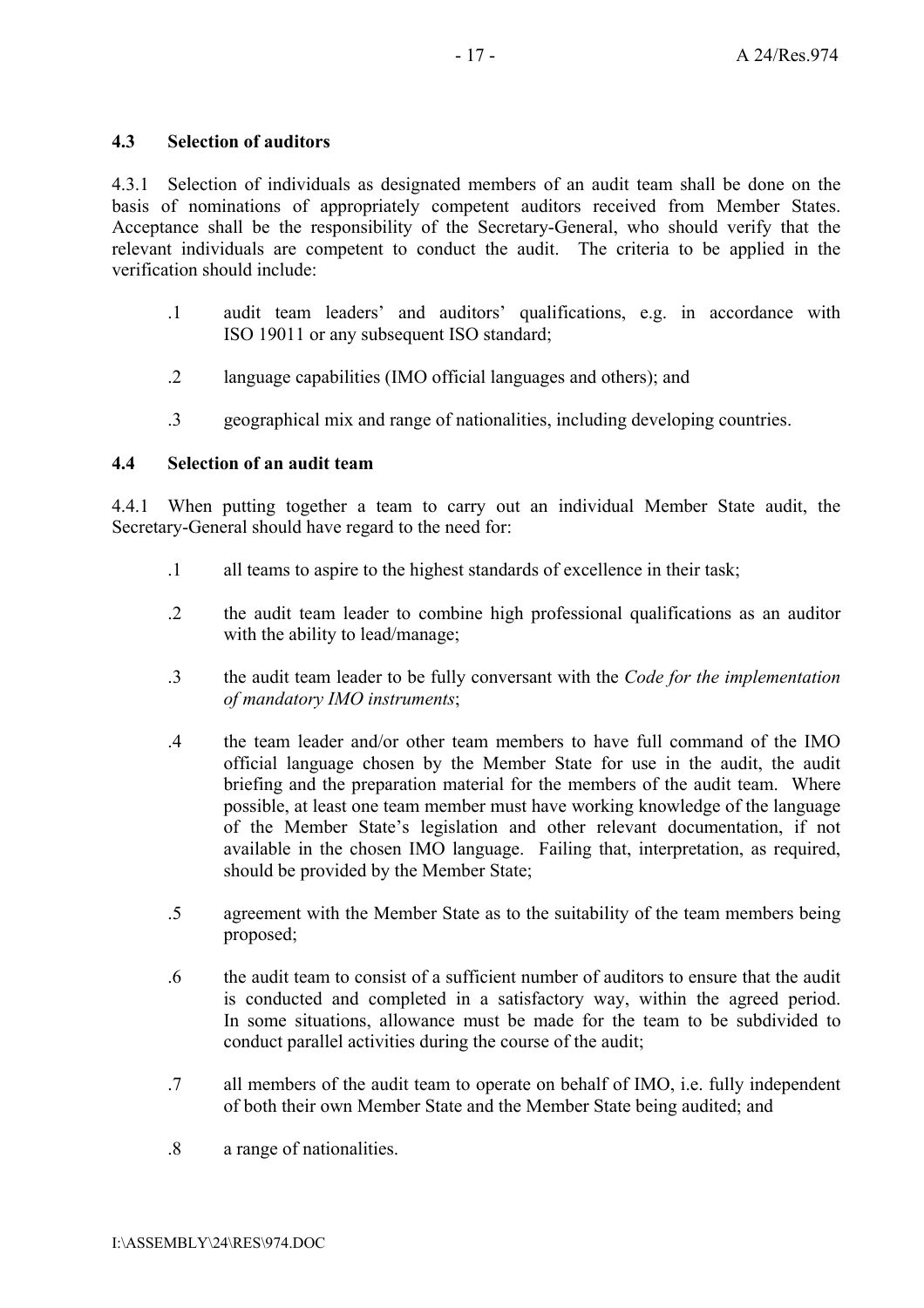## **5 PREPARING FOR THE AUDIT**

5.1 The Member State to be audited should be advised of the names of the audit team members and other relevant personal information prior to commencement of the audit.

5.2 The audit team leader should, in consultation with the Secretary-General, obtain the necessary background information about the Member State to be audited. This should include the Memorandum of Co-operation and the pre-audit questionnaire (see appendix 2), as well as the latest self-assessment form from the Member State, if available.

5.3 If the Member State to be audited has requested an information meeting in accordance with paragraph 8.1.9 of the Framework, the audit team leader should make the necessary arrangements for such a meeting in consultation with the Member State to be audited.

5.4 The pre-audit questionnaire should be returned, duly completed, by the Member State to be audited, as soon as possible and not later than two months after receipt.

5.5 The audit team should review the reply to the pre-audit questionnaire as well as any additional information provided by the Member State.

5.6 If the audit team leader finds it necessary, he/she may, after consultations with the other members of the audit team, include additional questions in the pre-audit questionnaire which may be sent to the Member State on an *ad hoc* basis.

5.7 The audit team leader should reflect in the scope of the audit and in the audit reports any statements from the Member State regarding specific areas or responsibilities that, for pragmatic reasons (e.g. the State not being party to a specific IMO instrument), it wishes to be excluded from the audit.

5.8 Based on the information provided by the Member State in the pre-audit questionnaire and any attached documents, the audit team leader, assisted by the other members of the audit team, should finalize the detailed plan for the audit.

5.9 The audit plan should include:

- .1 the location(s) where the audit is to take place;
- .2 the purpose, scope and objectives of the audit as defined in the Framework;
- .3 the starting and ending dates of the audit, including the opening and closing meetings;
- .4 the names of the participants in the audit  $-$  both auditors and key personnel from the Member State to be audited  $-$  including a person designated by the Member State as the central point of contact between the Member State and the audit team;
- .5 identification of the documents necessary to conduct the audit;
- .6 a tentative programme of the audit activities;
- .7 a brief review of the information provided in the pre-audit questionnaire, including general areas to be covered: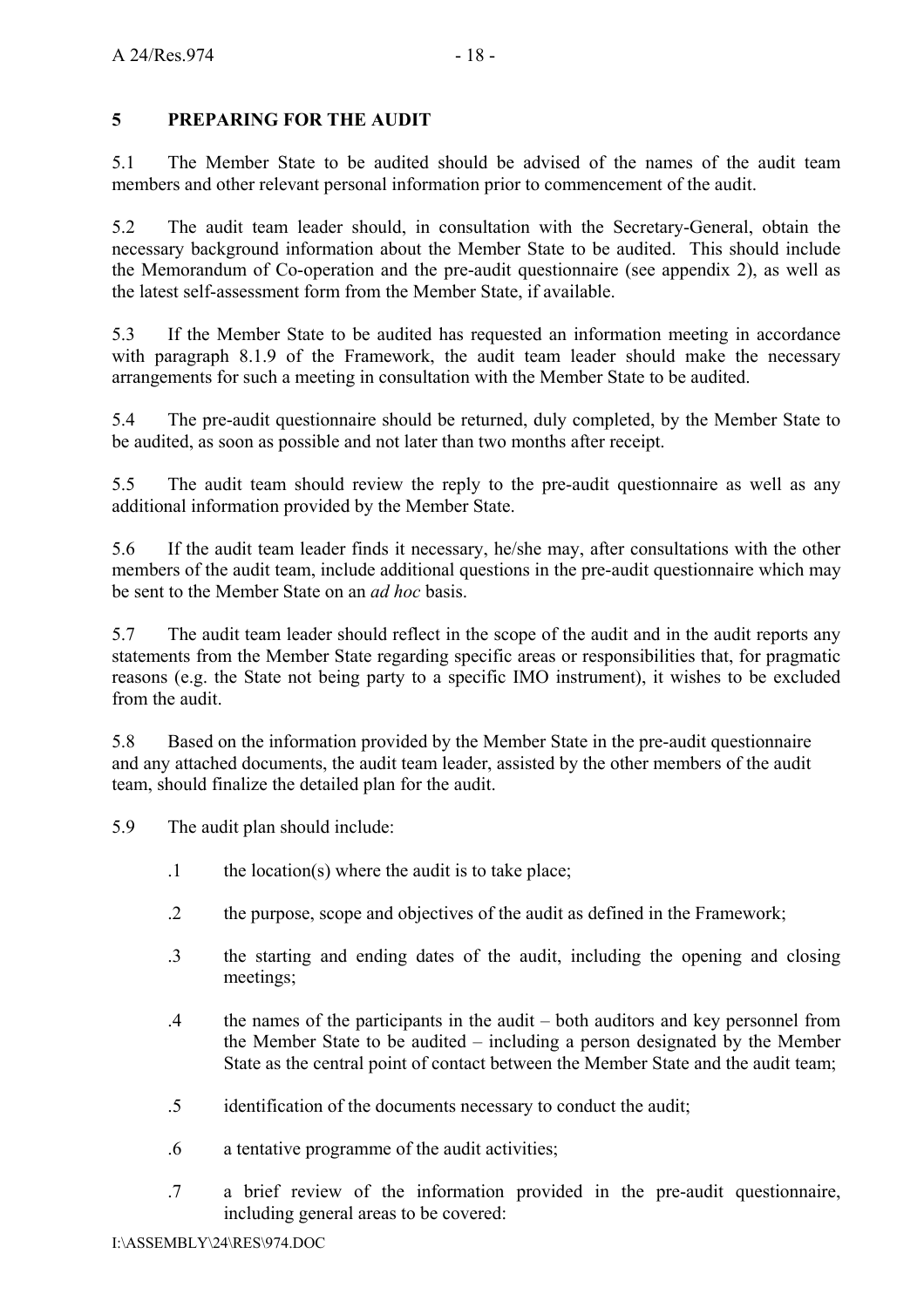- .1 arrangements for transposing ratified conventions and subsequent amendments into national legislation;
- .2 implementation arrangements, including responsibilities, delegation and verification;
- .3 enforcement arrangements;
- .4 reporting arrangements, a self-assessment and a review of performance;
- .8 travel and administration plans (entry visas, security clearances, health requirements, etc.), as well as the travel schedules of the audit team members;
- .9 the language to be used for the audit and for the audit briefing preparation material for team members:
- .10 assignments and responsibilities of the audit team members; and
- .11 scope of the audit team leader's mission report.

5.10 Checklists and/or *aides-memoires* are most important tools when conducting the audit in specific fields. When preparing the audit, the audit team leader and the audit team should consider whether checklists and/or *aides-memoires* could be used. Development of such checklists and/or *aides-memoires* may be necessary, *inter alia*, if the information or lack of information in the pre-audit questionnaire necessitates changes.

5.11 With due regard to the sequence of activities (see appendix 3) and in order to allow the Member State to be audited sufficient time to consider and accept the audit plan and also to plan and facilitate the smooth conduct of the audit, consultations should take place between the Secretary-General, the audit team leader and the Member State to be audited at the earliest opportunity.

5.12 The audit team leader should brief the other members of the audit team sufficiently in advance to ensure that the audit team is prepared. The purpose of this briefing is to ensure that all members are aware of the results from the pre-audit questionnaire and the audit plan, including allocations of responsibility among the team members for conducting the different parts of the audit. The briefing should at least include:

- .1 the purpose, scope and objectives of the audit;
- .2 analysis of the pre-audit questionnaire; and
- .3 agreement as to roles and responsibilities during the audit, including the final preparations on checklists and/or *aides-memoires* in specific fields.

At the discretion of the team leader, the briefing need not occur in person.

5.13 The contact person designated in accordance with paragraph 5.9.4 should also be responsible for supplying the necessary documentation to the audit team prior to the audit.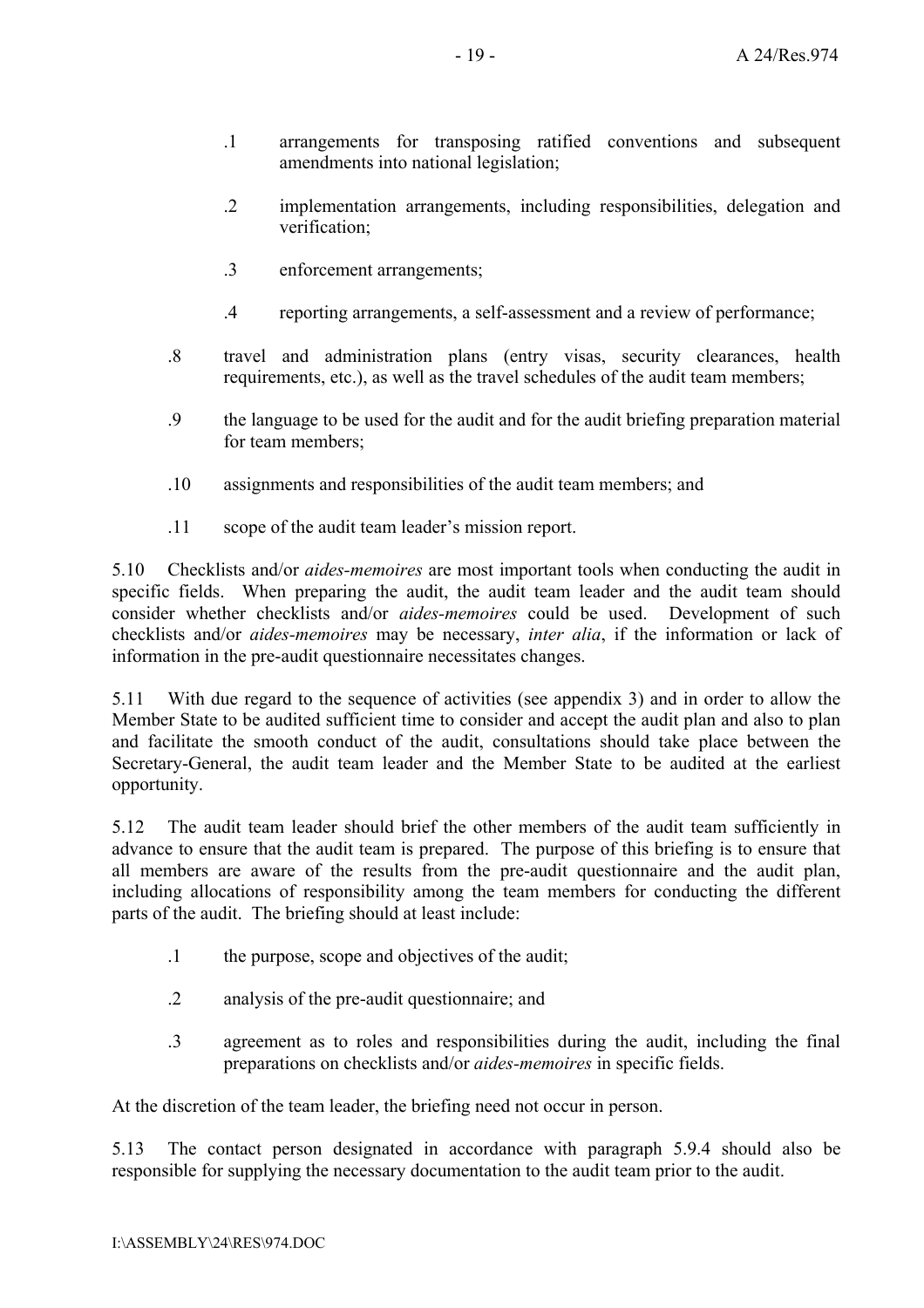## **6 CONDUCTING THE AUDIT**

## **6.1 Timeline**

6.1.1 The audit shall proceed on the basis of the timeline agreed by mutual consent between the Secretary-General, the audit team leader and the Member State.

## **6**.**2 Conduct of auditors**

6.2.1 The overall policy for the audit team when conducting the audit should be the objective, strategy and principles as described in the Framework.

6.2.2 When conducting the audit, the members of the audit team must strive to achieve the highest standards of objectivity, impartiality and confidentiality. Correct behaviour is essential to avoid any impression that there is a bias for or against the Member State that is being audited.

6.2.3 To ensure transparency and consistency among all members of the audit team, the team member(s) with a working knowledge of the language of the Member State's legislation and other relevant documentation should assist with communication so as to minimize ambiguity and risk of misunderstandings in the auditing process but should not attempt independently to act as interpreter(s).

6.2.4 It should be recognized that the final result of the audit, i.e. the audit report including its findings, is a very sensitive document, as it gives the Member State an indication of how it fulfils its role as a responsible party to the applicable mandatory IMO instruments.

6.2.5 Audits may result in raising the awareness and interest of the local media, employers' organizations, trade unions, etc., some of which may request interviews with the audit team. Such interviews should only be conducted with the consent of, and in the presence of, an official of the Member State. In such circumstances, information provided by the audit team will be limited to explaining its mandate and objectives.

## **6.3 Opening meeting**

6.3.1 An opening meeting between the auditors and the representatives of the Member State to be audited should be held in order to confirm the arrangements prior to commencing the on-site audit. The audit team leader should use the opening meeting to present the objective and scope of the audit. The opening meeting is to be scheduled in advance and included in the audit plan.

6.3.2 The opening meeting will be chaired by the audit team leader. At that meeting, the senior executive of the audited Member State may also wish to provide briefing and information to the audit team. The agenda should cover at least the following items:

- .1 introduction of the participants (a list of participants should be distributed before the meeting);
- .2 background history and purpose of the audit;
- .3 review and confirmation of the provisional audit programme, including the purpose, scope and objectives of the audit;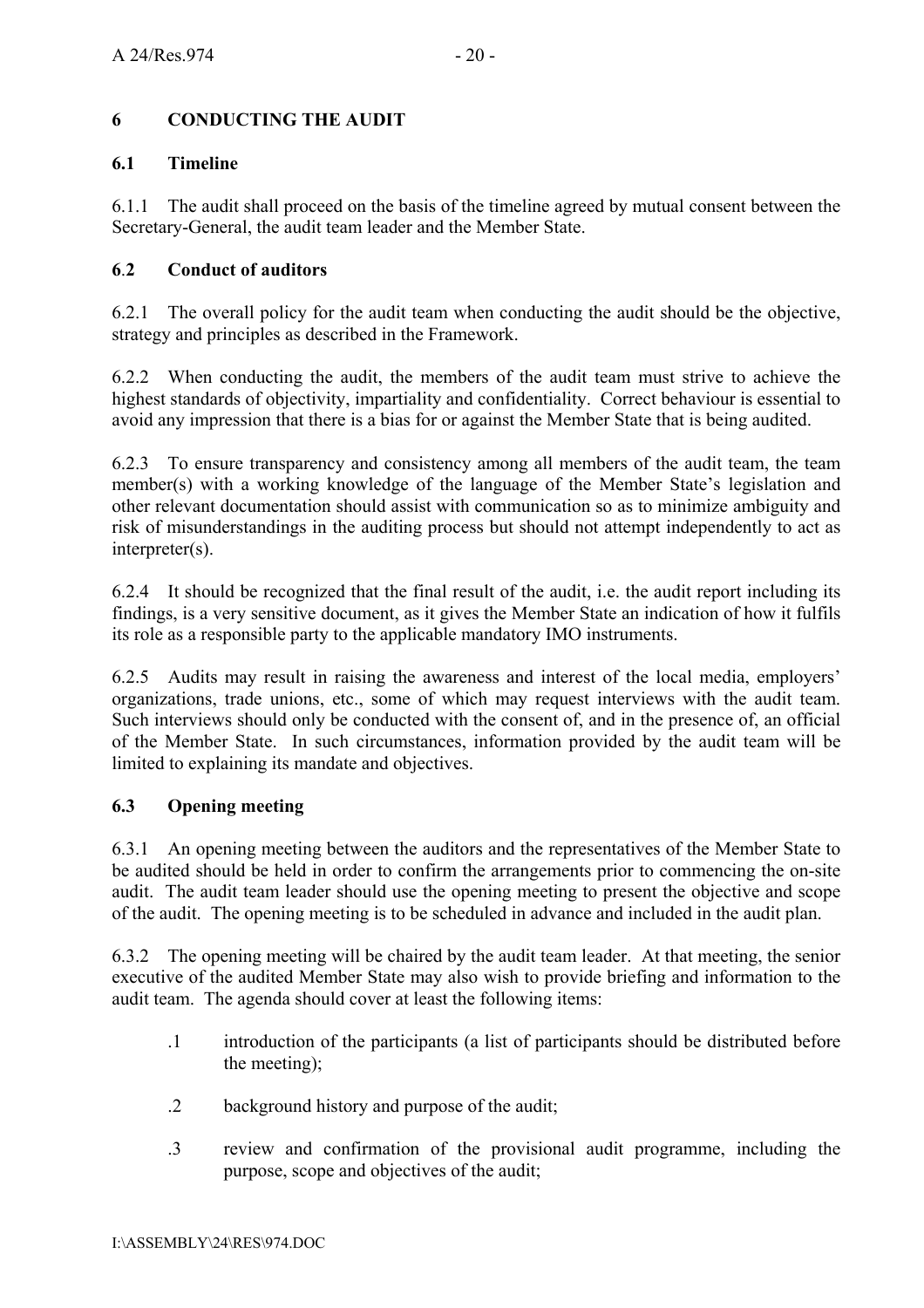- .4 a short summary of the methods and procedures to be used in conducting the audit;
- .5 official communication links between the audit team and the Member Stateís officials, for example the appointment of a liaison officer;
- .6 facilities and administrative arrangements;
- .7 an appropriate programme of visits to the Member State's regional offices and other involved organizational elements;
- .8 time, date and place of the closing meeting and any interim meetings of the audit team and the Member State's senior management;
- .9 procedures for documenting audit findings, providing response to such findings and agreeing them (see appendix 4);
- .10 confidentiality of findings, i.e. the auditors are to agree with the auditees on any controls on evidence obtained during the audit and on disposal of report findings and report copies; and
- .11 agreement that, if practicable, a draft interim audit report should be tabled during the closing meeting.
- 6.3.3 The audited Member State should be prepared to assist the audit team by providing:
	- .1 working space, preferably with privacy;
	- .2 access to personal computers, photocopiers and facsimile machines, as well as electronic communication media such as the Internet and e-mail, if available;
	- .3 access to facilities (i.e. building passes or other suitable arrangements);
	- .4 access to relevant files and records including those of any other relevant entity responsible for maritime regulation relating to IMO instruments; and
	- .5 access to selected personnel for interviews.

#### **6.4 The audit**

6.4.1 An audit should be conducted using checklists and/or *aides-memoires* based on the *Code for the implementation of mandatory IMO instruments* and developed for the specific audit.

6.4.2 A Member State official from the area being audited should accompany the auditor.

6.4.3 Evidence should be collected by interviewing staff, reviewing documents and observing selected activities of the Administration of the Member State.

6.4.4 When an auditor observes a non-conformity, he/she should discuss it with the responsible Member State official and record the following details as appropriate (see appendix 4):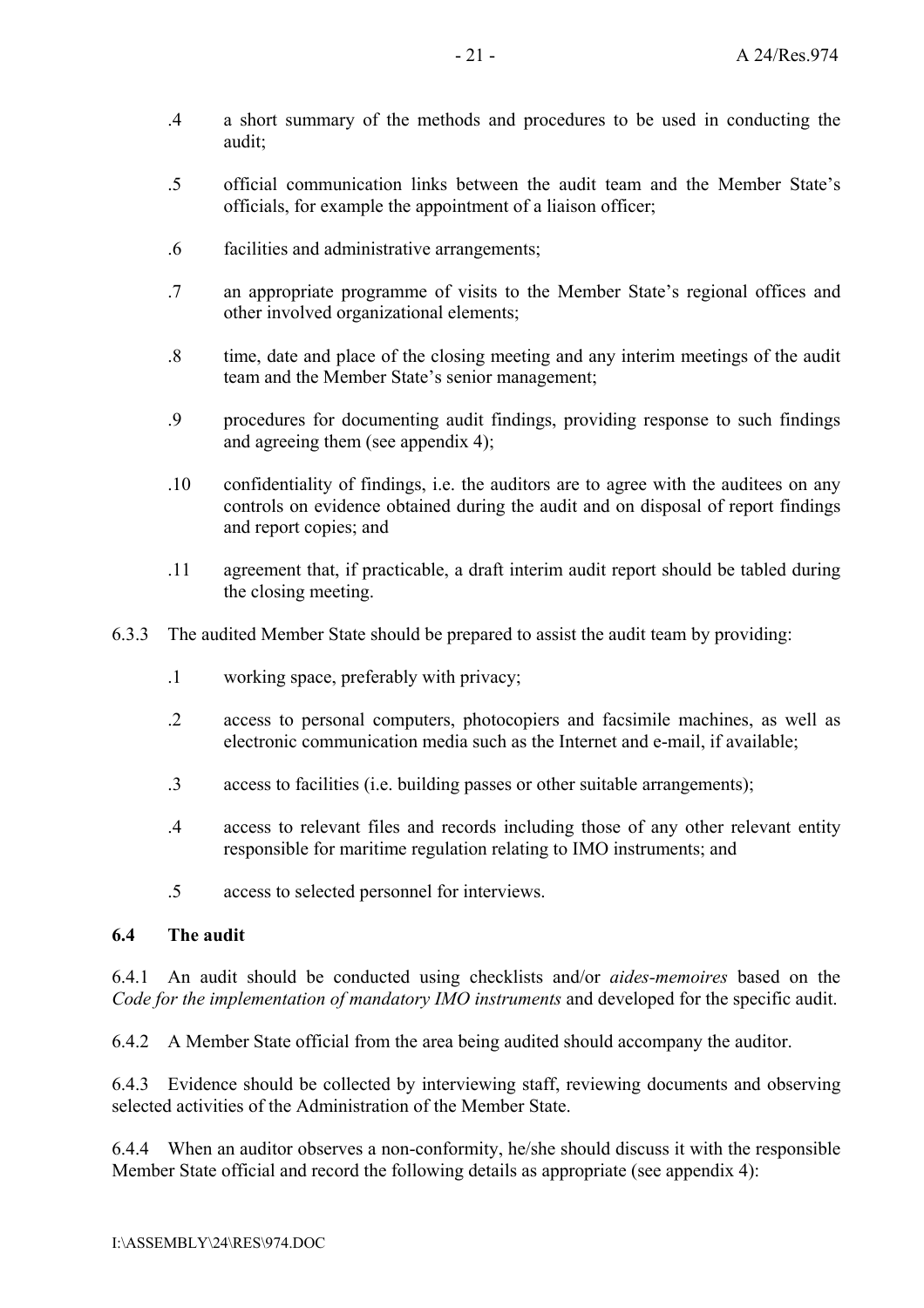- .1 details of the observed non-conformity (including the title, number and issue of any document involved, where appropriate); and
- .2 the location where the non-conformity was observed.

6.4.5 To assist the Member State in devising early solutions to any non-conformities identified, the audit team may provide information on findings to their Member State counterparts on a regular basis, in advance of the closing meeting.

## **6.5 Audit closing meeting**

6.5.1 The audit closing meeting provides the opportunity for the audit team to brief all relevant personnel from the audited Member State on findings relating to the audit. The meeting should ensure that the Member State authorities clearly understand the situation as audited by the audit team and are able to start working on the corrective action plan, if necessary. The meeting should emphasize the most significant issues and concisely present the team's findings and opinions regarding the effectiveness of the Member State in conforming to the *Code for the implementation of mandatory IMO instruments*.

6.5.2 The audit closing meeting should also include a short briefing on all findings to be included in the audit interim report. Where practicable, the report should be provided to the Member State at the end of the audit during the audit closing meeting.

6.5.3 The audit team leader should discuss with the Member State any follow-up activities, including suggestions regarding the need for and content of a corrective action plan to be developed by the Member State. The audit team leader should also inform the Member State of critical dates for the submission of the corrective action plan (see appendix 4), the final and summary reports.

6.5.4 The format of the audit closing meeting should be as follows:

- .1 review of the purpose, scope and objectives of the audit;
- .2 summary of audit procedures;
- .3 presentation of observations and non-conformities included in the audit interim report;
- .4 information on visits to regional offices and other involved organizational elements, as applicable;
- .5 actions taken by the audited Member State following the audit; and
- .6 time frame for response, corrective action plan, final and summary reports.

6.5.5 Specialist meetings of the audit team members and their Member State counterparts may be held prior to or after the audit closing meeting, at the discretion of the audit team leader and the Member State.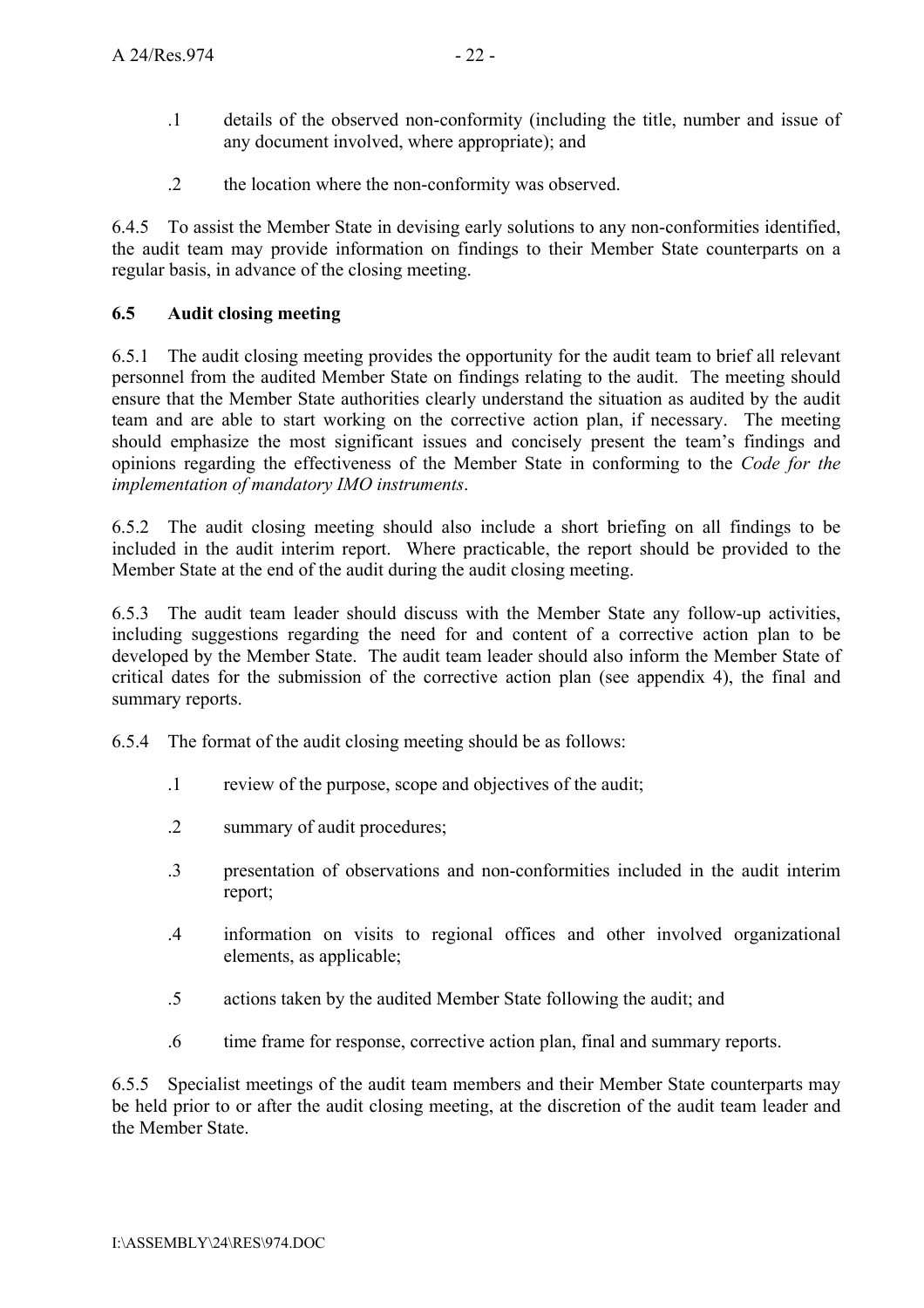## **7 REPORTING**

#### **7.1 General**

- 7.1.1 The following principles should be taken into account when preparing audit reports:
	- .1 the audit findings in the briefing to the audit closing meeting, the audit interim report and the audit final report must be consistent;
	- .2 findings must be supported by objective evidence;
	- .3 findings must be stated clearly and concisely and be summarized at the end of the reports;
	- .4 generalities and vague expressions must be avoided;
	- .5 audit findings must be objectively presented;
	- .6 widely accepted maritime terminology must be used, avoiding acronyms and jargon; and
	- .7 criticism of individuals or positions must be avoided.

7.1.2 With the exception of the audit summary report, all information gathered, materials, notes and reports obtained or compiled during the Member State audit will be treated as confidential by the audit team and the Secretary-General. Only the audited State has the right to publish its audit final report and/or its corrective action plan or to request the Secretary-General to do so on its behalf.

7.1.3 On completion of an audit, the audit team leader will transmit any completed audit checklist and any other associated records and reports to the Secretary-General for retention in confidence until replaced by any subsequent audit material.

## **7.2 Audit interim report**

7.2.1 The audit interim report is a formal report of the audit findings submitted to the Member State. The Member State's corrective action plan should be based on the audit interim report. The audit interim report forms the basis for the preparation of the audit final report and is superseded by the audit final report when completed.

7.2.2 The audit interim report should be available only to the audited Member State, the Secretary-General and the audit team. The contents of the audit interim report should be the following:

- *.1 Executive Summary*
- *.2 Introduction*
	- .2.1 background;
	- .2.2 members of the audit team;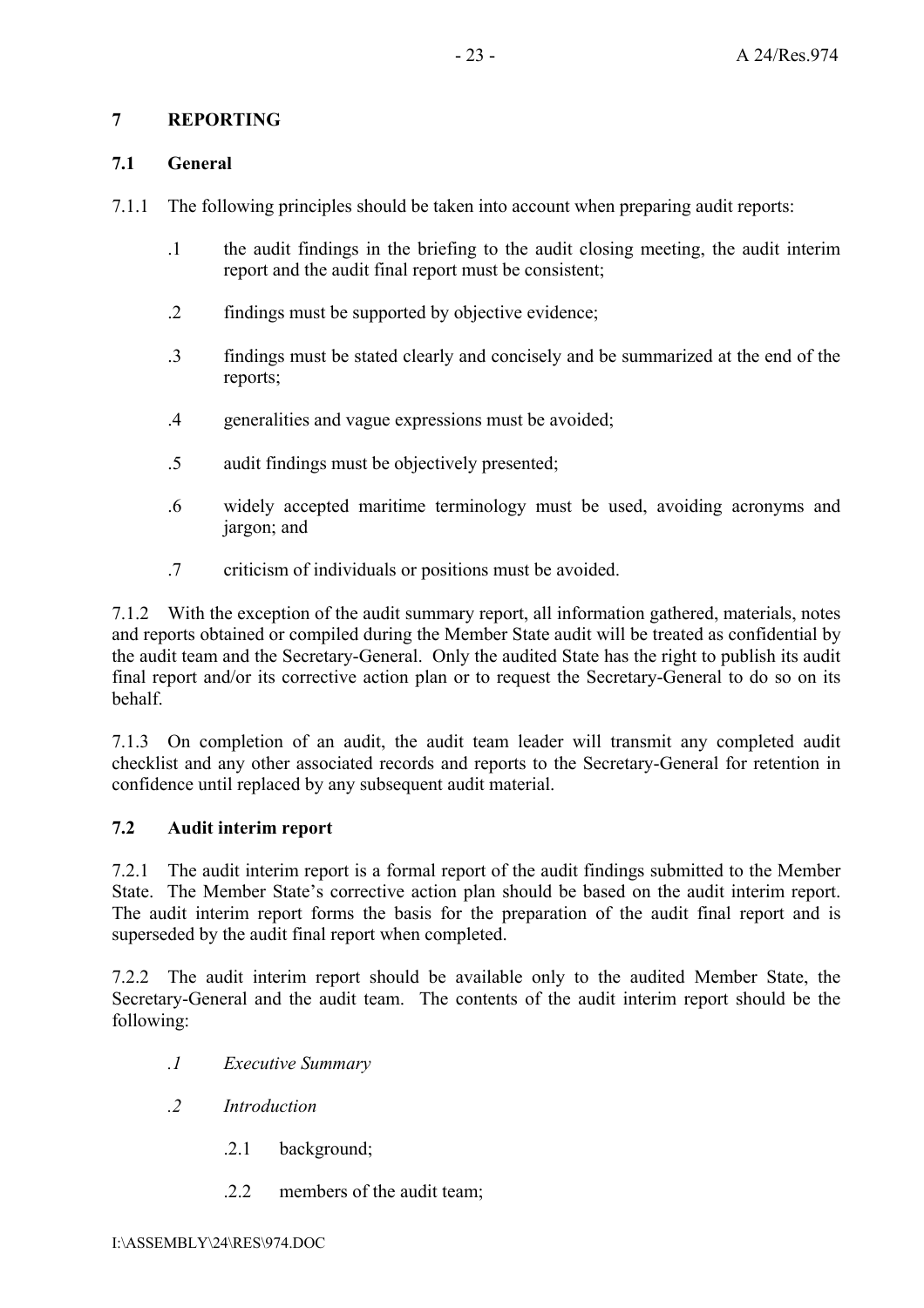- .2.3 involved officials from the Member State; and
- .2.4 acknowledgement.
- *.3 Scope, objectives and activities of the audit*
- *.4 Maritime activities of the Member State (general description)* 
	- .1 flag State
	- .2 coastal State
	- .3 port State
- *.5 Audit findings* 
	- .5.1 areas of positive development;
	- .5.2 areas for further development;
	- .5.3 observations; and
	- .5.4 non-conformities.
- *.6 Possible recommendations for follow-up action*
- *.7 Appendices*
- *.8 Attachments*

7.2.3 Any disagreement with the audit team's interim report may be recorded in writing by the Member State and shall be annexed to the interim report.

7.2.4 Every endeavour shall be made by both the Member State and the audit team to avoid disagreement over the audit findings. At any stage, the Member State should notify any concerns to the audit team with respect to the validity and/or interpretation of any audit findings. Diverging opinions regarding the audit findings between the audit team and the Member State should be discussed and, if possible, resolved. If not resolved, all opinions, including those annexed to the interim report, should be annexed to the final report. The objective is to resolve all such disagreements.

## **7.3 Audit final report**

7.3.1 The audit final report represents the official and actual report of the audit. The structure and contents of the audit final report should be similar to the audit interim report, with the exception that the audit final report should include an analysis of the Member State corrective action plan submitted by the audited State, information on the progress made by the audited State on the implementation of the Member State corrective action plan and any issues left unresolved.

7.3.2 The audit team is responsible for preparing the audit final report. The audit final report should only be available to the audited Member State, the audit team and the Secretary-General.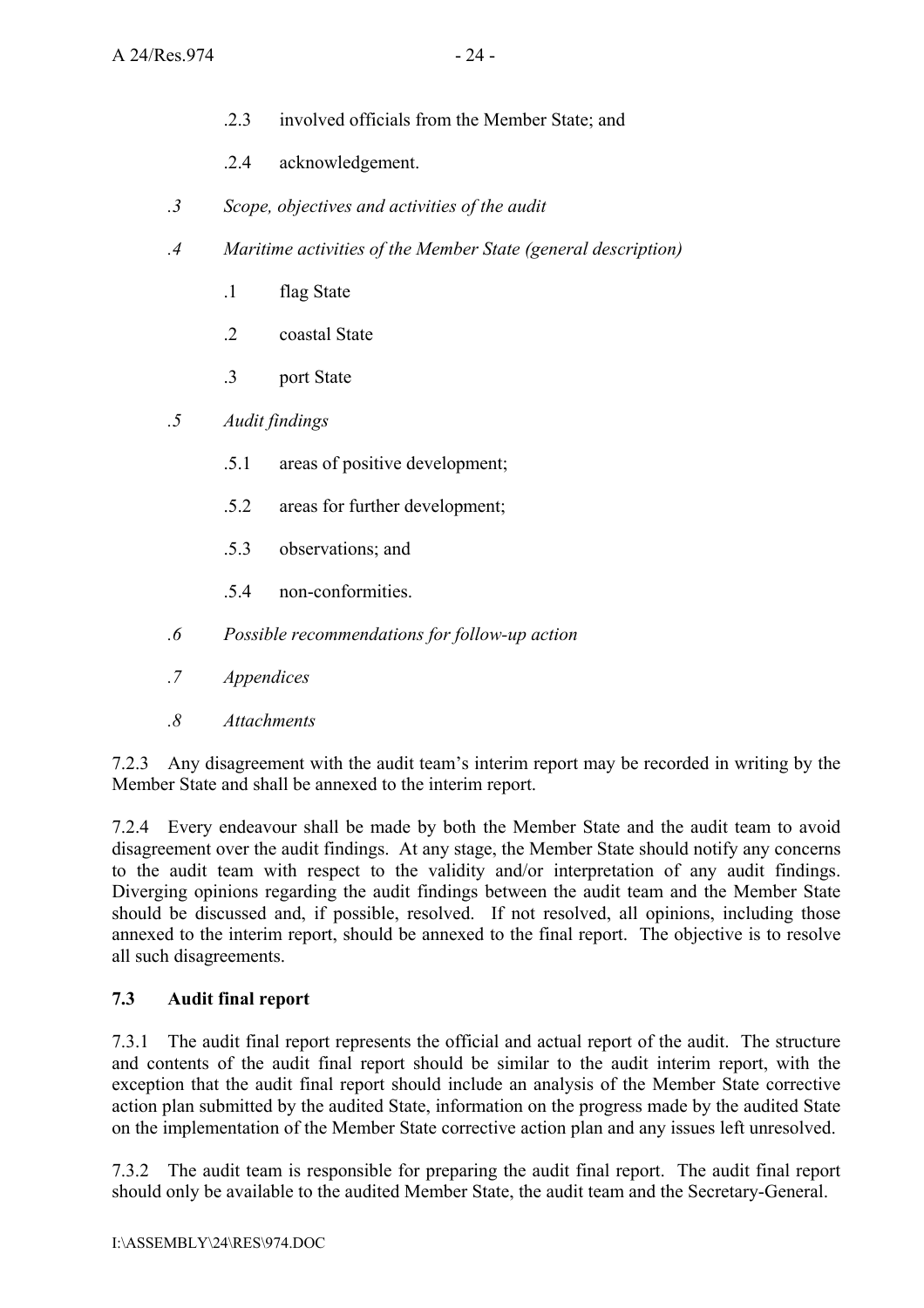## **7.4 Audit summary report**

7.4.1 An audit summary report, which will as far as practicable not identify the audited Member State and will provide an overview of that audited Member State's adherence to the *Code for the implementation of mandatory IMO instruments*, should be prepared by the audit team and forwarded to the audited State for comments and final acceptance before the report is made available to the Secretariat.

7.4.2 The audit team leader, assisted by the other members of the audit team, is responsible for preparing the audit summary report. The report should contain at least the following items:

- .1 background;
- .2 maritime activities in the Member State;
- .3 summary of findings; and
- .4 comments.

7.4.3 Based on audit summary reports prepared by audit team leaders, the Secretariat should prepare a consolidated report on a periodic basis containing lessons learned from the audits.

# **7.5 Audit team leaderís mission report**

7.5.1 The audit team leader should prepare a separate report describing the conduct of the audit, positive elements and difficulties encountered and proposals to improve the planning and conduct of audits. The audit team leader's mission report should, therefore, provide feedback on the conduct of the audit from planning to completion. The mission report is an integral part of the quality assurance programme for the audit scheme and will be used by the Secretary-General to improve audit planning.

7.5.2 A record of all feedback and recommendations from mission reports of all audit team leaders and of action taken to address concerns raised should be maintained by the Secretary-General.

# **8 MEMBER STATE CORRECTIVE ACTION PLAN**

8.1 The Member State corrective action plan responds to the audit findings by proposing action to bring the Member State in conformity or adherence with the *Code for the implementation of mandatory IMO instruments*.

8.2 Corrective actions, with timelines as necessary, should be established for each of the audit findings. Together, the corrective actions form the Member State corrective action plan.

8.3 The Member State corrective action plan should contain information relevant to the audit conducted and respond to each recommendation resulting from an audit finding. The Member State corrective action plan should provide detailed information of action to be taken, including a time frame for the commencement and completion of each action, and must be signed by the Member State.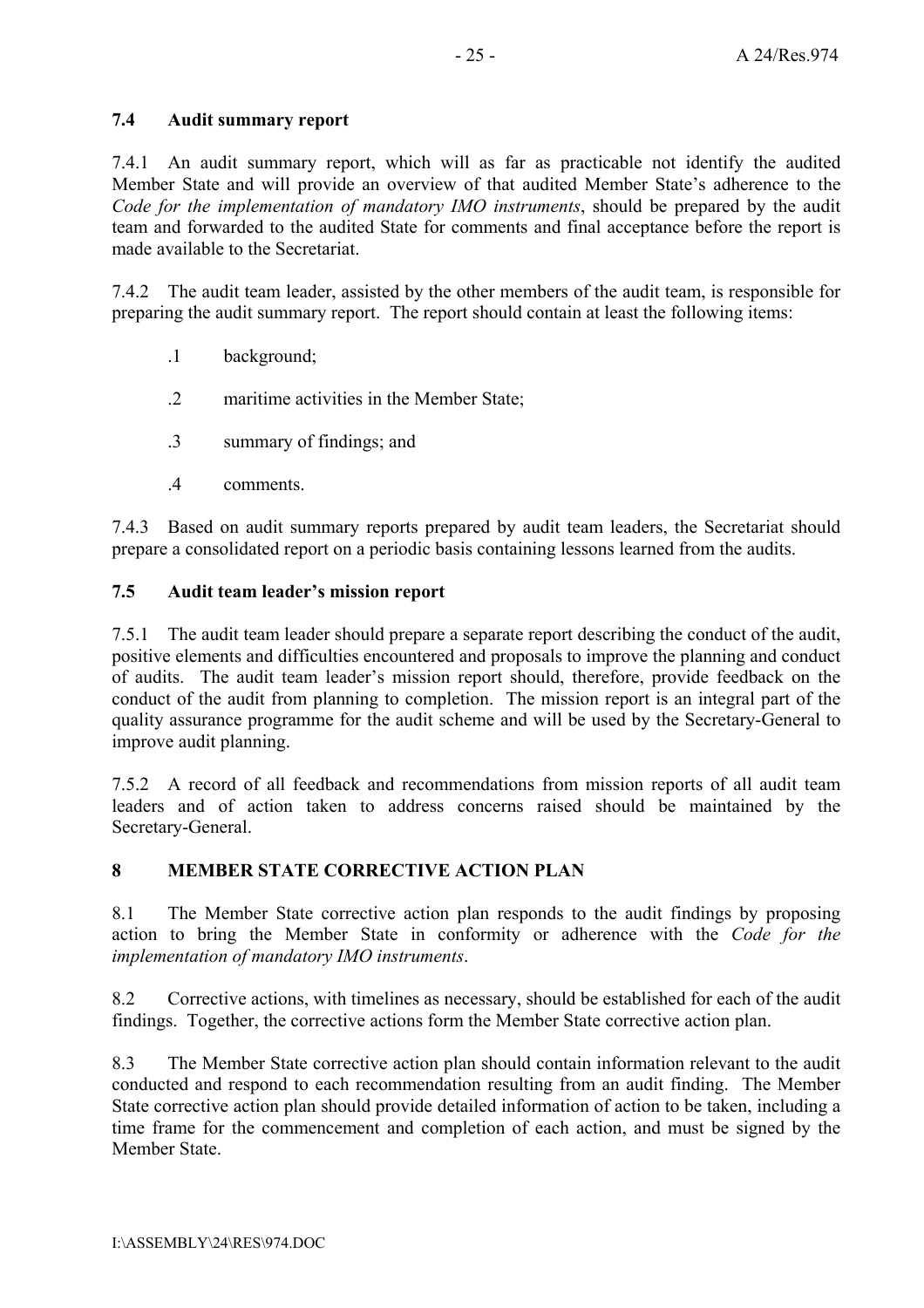8.4 The Member State corrective action plan should be presented to the Secretary-General within 90 calendar days after receiving the audit interim report. In exceptional cases, a Member State may be granted an extension.

8.5 The audit final report should include information on the possible corrective action plan proposed by the Member State. If the Member State is not required to submit a corrective action plan or has not submitted one within the period agreed upon, the final audit report will be prepared and submitted without any corrective action plan.

## **9 RECORDS AND FOLLOW-UP**

9.1 Records from all audits conducted should be maintained by the Secretary-General. Such records should include:

- .1 Member State audit interim and final reports;
- .2 Member State audit summary reports; and
- .3 audit team leaders' mission reports.

9.2 An audit follow-up should, if applicable, be conducted between one and two years following a Member State audit, in order to determine the status of implementation of the corrective action plan.

9.3 The standard auditing procedures applied to the audit follow-up are the same as for the regular Member State audit described in this document. The only exception is the difference in scope, as the audit follow-up should be limited to issues identified during the initial audit as being in need of improvement or further monitoring.

9.4 The audit follow-up team will normally consist of an audit team leader and other members as required depending on the scope of the audit. Where possible, at least one of the audit team members for an audit follow-up should have been a member of the original audit team.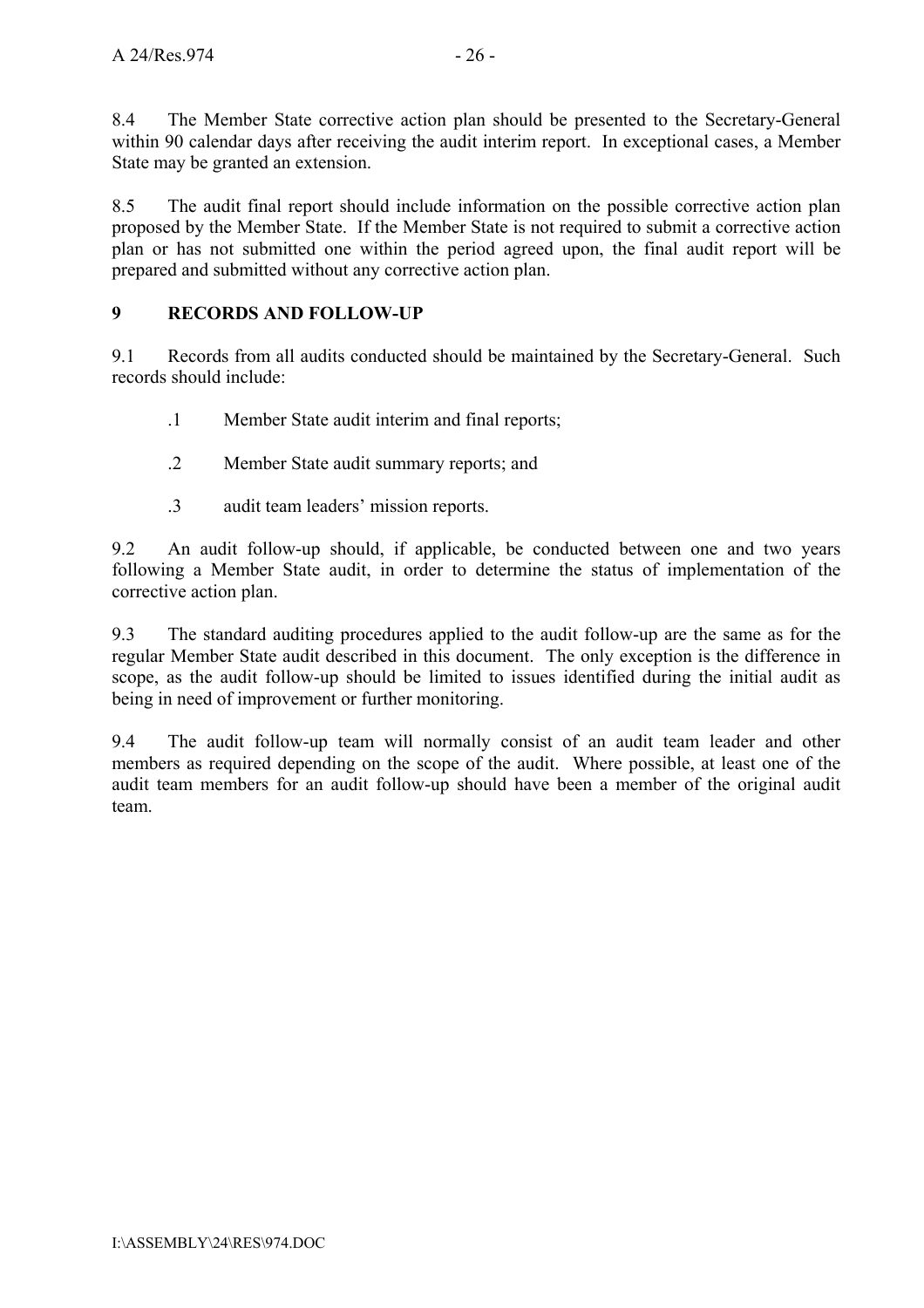## Appendix 1

#### **MODEL MEMORANDUM OF CO-OPERATION**

#### **Model Memorandum of Co-operation between [Member State] and the International Maritime Organization concerning participation in the Voluntary IMO Member State Audit Scheme**

#### **Preamble**

1 *Whereas* the Assembly of the International Maritime Organization (IMO) has adopted resolution A.946(23) establishing the Voluntary IMO Member State Audit Scheme; resolution A.973(24) on the *Code for the implementation of mandatory IMO instruments*; and resolution A.974(24) on the Framework and Procedures for the Voluntary IMO Member State Audit Scheme, for the purpose of ensuring the consistent and effective implementation of IMO instruments globally and compliance with their requirements,

2 *Whereas* [Member State] supports the principles on which this scheme has been based and is committed to contributing to its success,

3 [Member State] and IMO have agreed as follows:

## **Section 1 – General**

4 [Member State], having volunteered for the audit, hereby consents to the conduct of a Member State audit by an IMO audit team. This audit will be in conformity with the Framework and Procedures set out in Assembly resolution A.974(24).

5 The audit will be conducted in accordance with the prescribed sequence of activities. It should be completed within a reasonable period of time following consultation between the parties to this Memorandum.

## **Section 2 – Confidentiality**

6 The parties agree that, with the exception of the audit summary report, all information gathered, materials, notes and reports obtained or compiled during this audit will be treated in confidence. The term "in confidence" is understood to mean that none of the above will be communicated or provided by the audit team or the Secretary-General to any other party, unless authorized by [Member State] in writing.

7 Notwithstanding the previous paragraph, it is agreed that the audit summary report will not be treated in confidence and will be circulated to all Member States of IMO both as an individual report and as a consolidated periodic summary.

## **Section 3 – Member State responsibilities**

8 [Member State] agrees to provide the audit team with any co-operation and assistance necessary to the successful completion of the audit. This includes:

.1 designating a single point of contact within the Administration for all communications regarding the audit conducted pursuant to this Memorandum;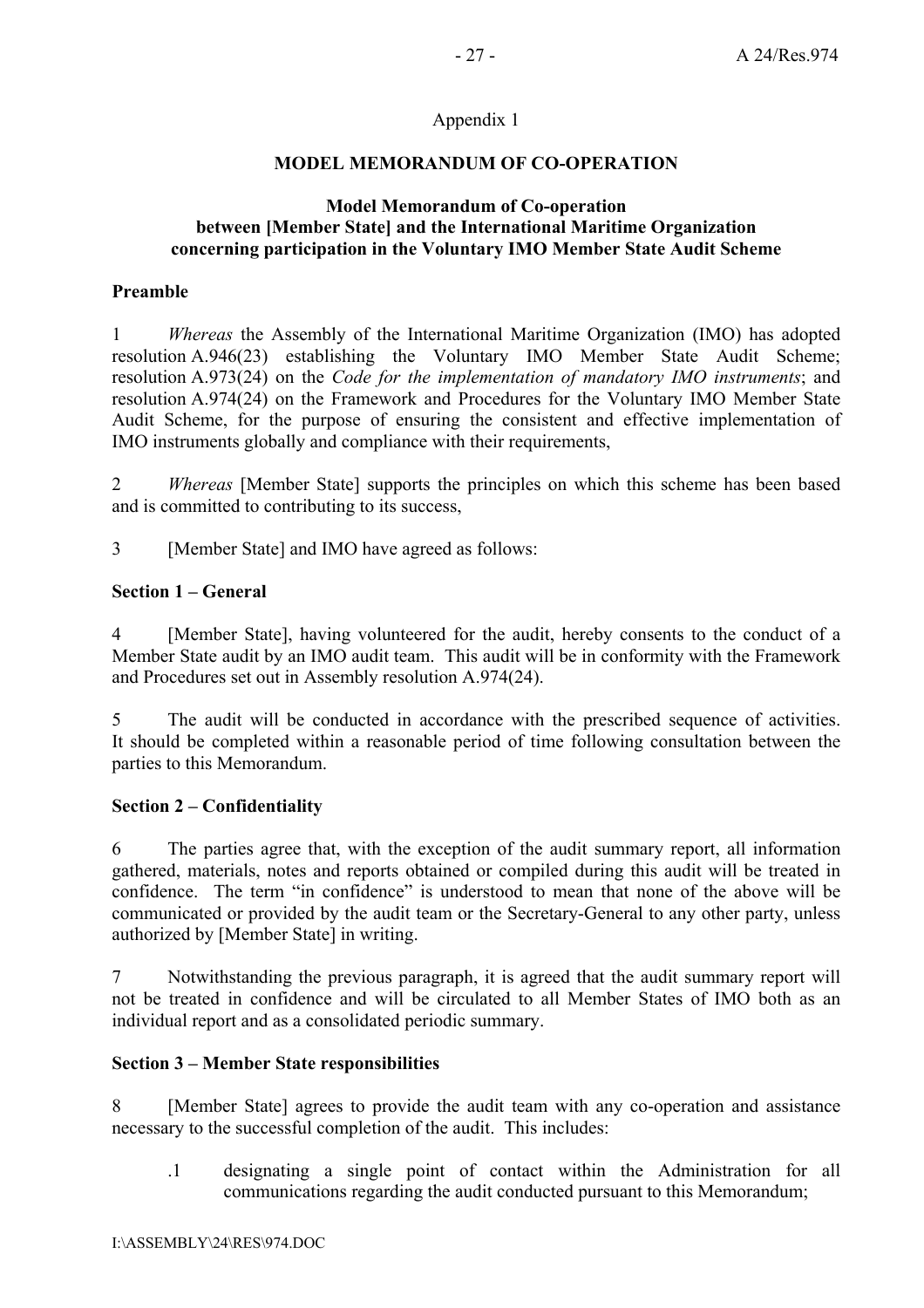- .2 assisting with the procedures for any visas or permits that may be necessary for the audit team to perform its duties;
- .3 providing the audit team with copies of, and/or convenient access to, relevant documents and records, including electronically maintained records;
- .4 making the appropriate staff members and officials from its Administration and any other involved organizational elements available for interview by the audit team at a mutually agreed time and place;
- .5 closely monitoring implementation of the agreed timeline for the audit and bringing to the attention of the audit team any conditions which may make adjustments necessary;
- .6 arranging, as may be requested by the audit team, for the team to observe operations or activities that fall within the scope of the audit, provided that the Member State is not expected to arrange for observations of operations or activities which are not scheduled in the normal course of business; and
- .7 otherwise facilitating the work of the audit team by providing administrative, secretarial, interpretation and transportation services, as appropriate.

## **Section 4 – IMO responsibilities**

9 The Secretary-General will support the audit undertaken pursuant to this Memorandum by:

- .1 designating a single point of contact within the Secretariat for all communications regarding the audit conducted pursuant to this Memorandum;
- .2 selecting the audit team leader and members of the audit team, the composition of which (names, nationalities and qualifications and other relevant information that may be necessary to facilitate entry) will be provided to [Member State] prior to the audit;
- .3 closely monitoring implementation of the agreed timeline for the audit and bringing to the attention of the audit team and [Member State] any conditions which may make adjustments necessary;
- .4 maintaining appropriate records of the audit and disseminating the audit summary report of findings to all Member States; and
- .5 providing practical, logistical and other assistance as necessary to facilitate the conduct of the audit.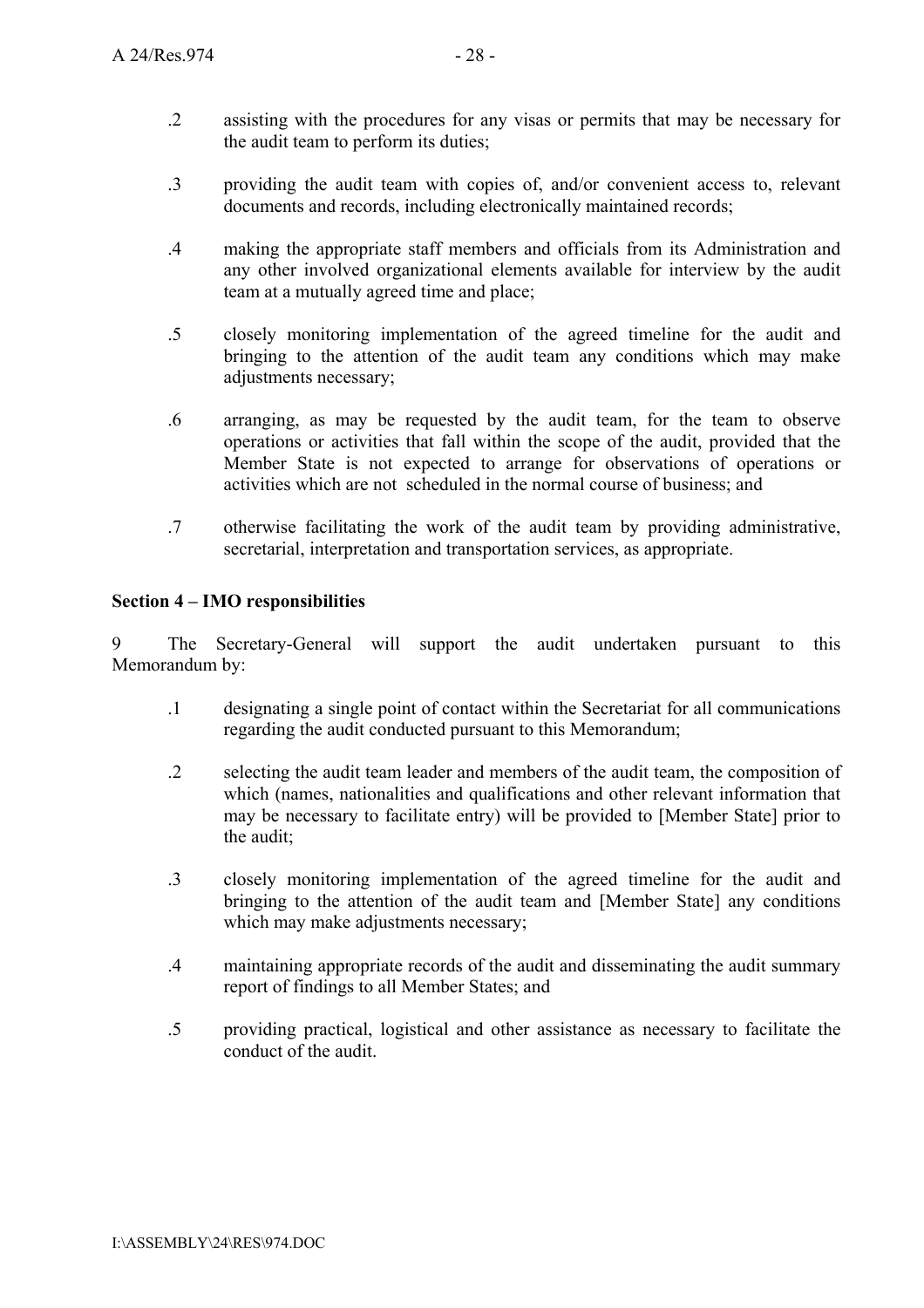## **Section 5 – Scope of the audit**

[*To be agreed between the parties*]

## **Section 6 – Privileges and immunities and other legal implications**

10 Nothing in this Memorandum shall constitute a waiver, express or implied, of any privilege or immunity which IMO and [Member State] may enjoy, whether pursuant to the Convention on Privileges and Immunities of the Specialized Agencies or any other convention or agreement, law or decree of international or national character.

11 Individuals who are designated, pursuant to this Memorandum, to serve as auditors will be considered to be IMO experts for the purposes of Annex XII of the Convention on Privileges and Immunities of the Specialized Agencies.

12 Nothing in this Memorandum is intended to create any legal right or obligation between the parties or regarding third parties.

## **Section 7 – Settlement of disputes**

13 Any dispute, controversy or claim between the parties arising out of, or relating to, this Memorandum is to be resolved amicably by negotiation.

## **Section 8 – Suspension, modification or cancellation**

14 This Memorandum may be suspended, modified or cancelled at any time by the Member State by giving one month's written notice, provided that due consideration is given to winding up any arrangements which have been put in place pursuant to this Memorandum.

## **Section 9 – Validity and duration**

15 This Memorandum shall be valid from the date on which it has been signed by both parties and remain valid for a period of three years, or until the agreed timeline referred to in section 4 has been completed, whichever is later. Implementation of this Memorandum is subject to the availability of funding.

## **Section 10 – Additional provisions**

[*As necessary*]

16 In witness whereof, the parties have signed the present Memorandum in two originals.

 $\mathcal{L}_\text{max}$  , and the contract of the contract of the contract of the contract of the contract of the contract of

On behalf of [Member State] On behalf of IMO

(Name and title) Secretary-General

Date: \_\_\_\_\_\_\_\_\_\_\_\_\_\_\_\_\_\_\_\_\_ Date: \_\_\_\_\_\_\_\_\_\_\_\_\_\_\_\_\_\_\_\_\_\_

I:\ASSEMBLY\24\RES\974.DOC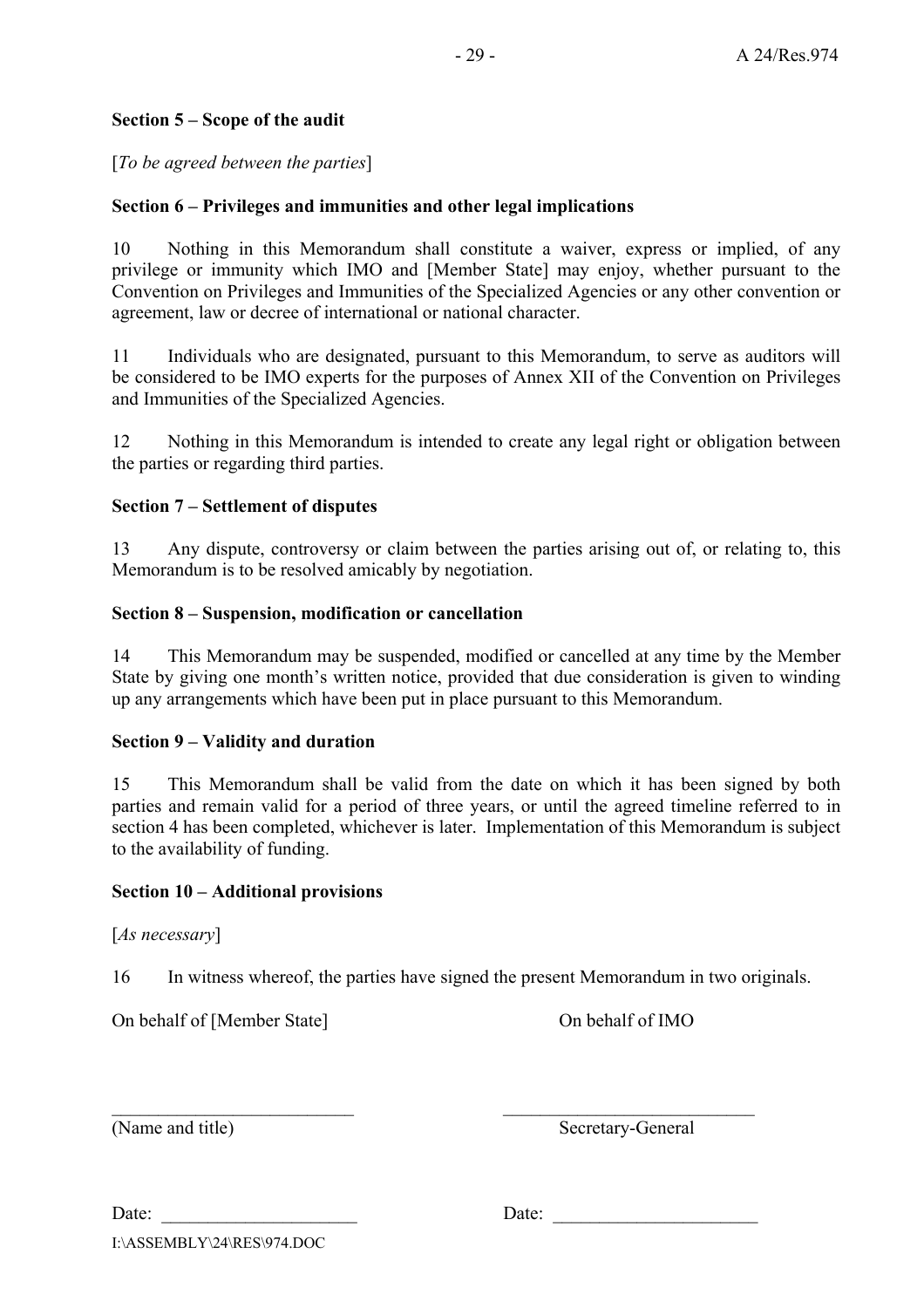## Appendix 2

# **PRE-AUDIT QUESTIONNAIRE**<sup>1</sup>

| $\mathbf{I}$                  | <b>GENERAL INFORMATION</b>                                                                   |                                                                                                   |
|-------------------------------|----------------------------------------------------------------------------------------------|---------------------------------------------------------------------------------------------------|
| Name of State<br>$\mathbf{1}$ |                                                                                              |                                                                                                   |
| $\overline{2}$                | Full contact details for the designated single point of contact for audit purposes           |                                                                                                   |
| Name and<br><b>Title</b>      |                                                                                              |                                                                                                   |
| <b>Address</b>                |                                                                                              | Telephone No.:                                                                                    |
|                               |                                                                                              | Fax No.:                                                                                          |
|                               |                                                                                              | E-mail address:                                                                                   |
| $\mathsf 3$                   | Full contact details of government body(ies) covering the following areas of responsibility: |                                                                                                   |
|                               |                                                                                              | Area of responsibility                                                                            |
|                               | <b>Safety</b>                                                                                | <b>Environmental Protection</b>                                                                   |
| Name of<br>government<br>body |                                                                                              |                                                                                                   |
| <b>Address</b>                |                                                                                              |                                                                                                   |
| <b>Telephone</b>              |                                                                                              |                                                                                                   |
| No.<br>Fax No.                |                                                                                              |                                                                                                   |
| E-mail<br>address             |                                                                                              | Places provide an erganizary and/er a diagram depicting the area of responsibility of each of the |

Please provide an organigram and/or a diagram depicting the area of responsibility of each of the above-mentioned government bodies.

 $\frac{1}{1}$ The format of this questionnaire is only presentational and does not restrict the extent or form of responses to questions.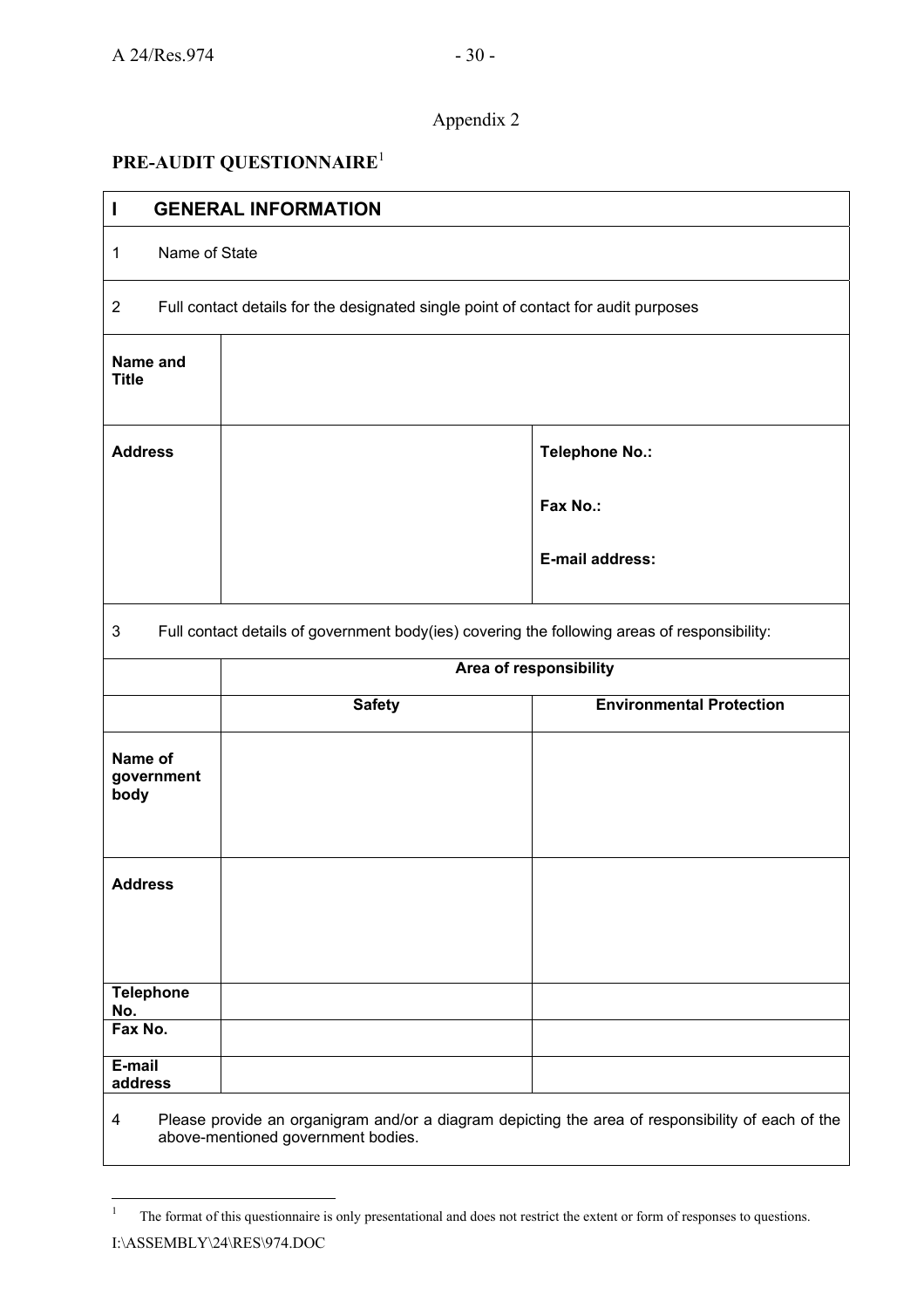- 5 Please indicate the number of employees of each relevant government body\* by category:
- \* Please provide the information requested below for each relevant government body

| <b>Category</b>      | No. of employees | Location |
|----------------------|------------------|----------|
| Management           |                  |          |
| Technical            |                  |          |
| Surveyors            |                  |          |
| Legal                |                  |          |
| Educational          |                  |          |
| <b>Support Staff</b> |                  |          |
| Other                |                  |          |
|                      |                  |          |

6 Please indicate the number of ships on your Stateís register according to the following types and the nature of the trade in which they are involved. Please provide the information separately for each register, where applicable.

|                  | <b>Number</b> | <b>Nature of Trade</b> |
|------------------|---------------|------------------------|
| <b>Passenger</b> |               |                        |
| Cargo            |               |                        |
| <b>Fishing</b>   |               |                        |
| Other            |               |                        |

- 7 Please provide information on any relevant State territorial body(ies) and its (their) relationship to the Administration.
- 8 Please specify the scale and extent of your State's involvement in the following activities:
	- .1 port State activities; and
	- .2 coastal State activities.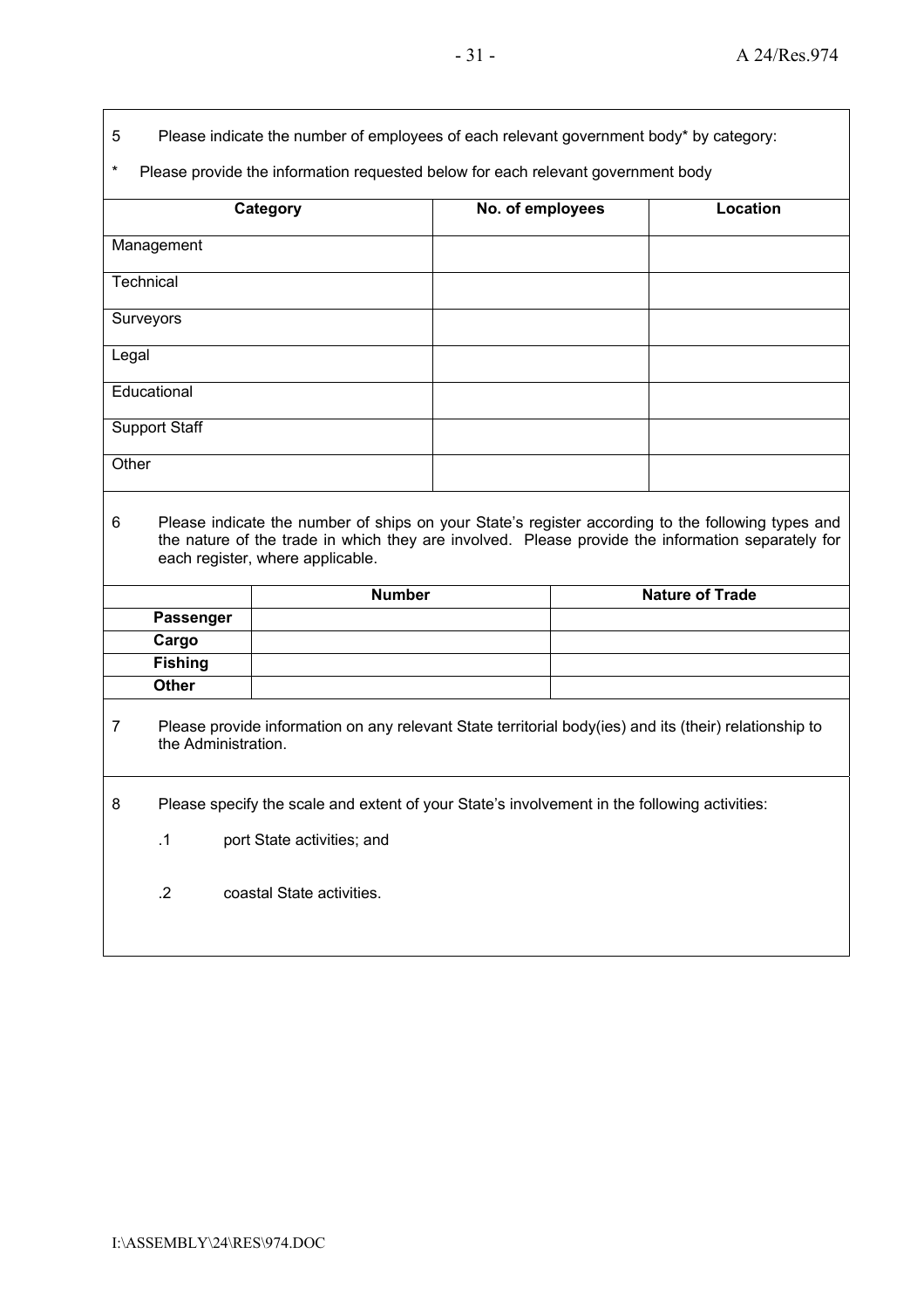#### **II Information on international instruments**

1 Please indicate to which of the following mandatory IMO instruments listed in the *Code for the implementation of mandatory IMO instruments* your State is a Party.

| <b>Instruments</b>   | Party  | Has the instrument been incorporated into your<br>State's national legislation? |
|----------------------|--------|---------------------------------------------------------------------------------|
| SOLAS <sub>74</sub>  | Yes/No | Yes/No                                                                          |
| SOLAS Protocol 78    | Yes/No | Yes/No                                                                          |
| SOLAS Protocol 88    | Yes/No | Yes/No                                                                          |
| MARPOL 73/78         | Yes/No | Yes/No                                                                          |
| Annex III            | Yes/No | Yes/No                                                                          |
| Annex IV             | Yes/No | Yes/No                                                                          |
| Annex V              | Yes/No | Yes/No                                                                          |
| Annex VI             | Yes/No | Yes/No                                                                          |
| 1978 STCW as amended | Yes/No | Yes/No                                                                          |
| LL 66                | Yes/No | Yes/No                                                                          |
| LL Protocol 88       | Yes/No | Yes/No                                                                          |
| TONNAGE 69           | Yes/No | Yes/No                                                                          |
| COLREG <sub>72</sub> | Yes/No | Yes/No                                                                          |

- 2 Please attach a flow chart illustrating the processes by which international instruments are formally adopted and transposed into your State's national legislation.
- 3 Please provide the following information **INDIVIDUALLY FOR EACH OF THE ABOVE INSTRUMENTS** to which your State is a party:
	- .1 the government body\* responsible for the implementation and enforcement of the instrument;
	- .2 the equivalents/exemptions issued under this instrument and reported, as appropriate, to the IMO;
	- .3 whether other Contracting Governments or Parties have been requested to act on behalf of your State; and

.4 whether information on national laws, etc., has been communicated to IMO.

|   |            | Yes                                                       | No |                                                                                                                 |
|---|------------|-----------------------------------------------------------|----|-----------------------------------------------------------------------------------------------------------------|
|   |            | question 2 above.                                         |    | *Note: The responsible body should be clearly indicated in the relevant places in the flow chart provided under |
| 4 |            | What is your State's policy in respect of the following:  |    |                                                                                                                 |
|   | $\cdot$ 1  | the term "to the satisfaction of the Administration"; and |    |                                                                                                                 |
|   | $\cdot$ .2 |                                                           |    | convention requirements that equipment must be of a type approved by the Administration?                        |

5 If applicable, how are the above-mentioned provisions implemented?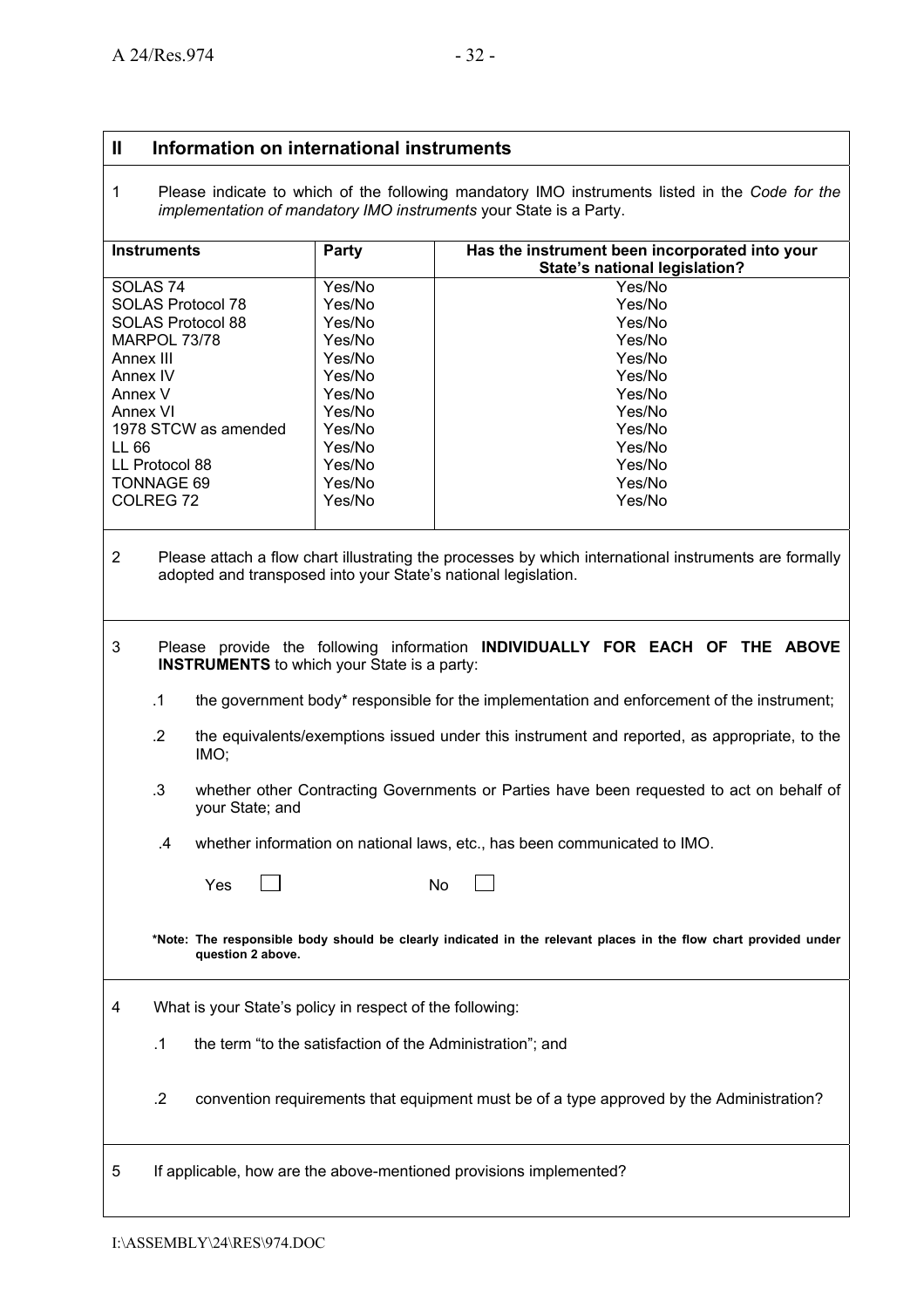| $\mathbf{III}$ | Information on enforcement                                                                                                                                                                                                                                                                                        |
|----------------|-------------------------------------------------------------------------------------------------------------------------------------------------------------------------------------------------------------------------------------------------------------------------------------------------------------------|
| 1              | Please give details on how your State implements the enforcement provisions of the Code for the<br>implementation of mandatory IMO instruments.                                                                                                                                                                   |
| 2              | Please provide examples of enforcement action taken by your State against ships entitled to fly its<br>flag, companies and/or seafarers during the preceding twelve months.                                                                                                                                       |
| 3              | Please provide details on how statistical information is obtained and how trend analyses are<br>conducted to indicate problem areas within your State's fleet.                                                                                                                                                    |
| 4              | Please describe briefly your State's procedures for dealing with ships entitled to fly its flag that<br>have been detained by port State control.                                                                                                                                                                 |
| $\mathbf{I}$   | <b>Recruitment and training of surveyors</b>                                                                                                                                                                                                                                                                      |
| 1              | Please describe or specify your State's recruitment criteria, qualifications and processes for<br>surveyors and other staff engaged in flag and port State duties.                                                                                                                                                |
| $\overline{c}$ | Please describe or specify your State's initial training requirements for new entrant surveyors as<br>well as in-service training requirements for experienced surveyors.                                                                                                                                         |
| 3              | Please describe or specify your State's management arrangements defining the responsibilities,<br>authority and interrelationship of surveyors and other staff engaged in flag and port State duties.                                                                                                             |
| 4              | Please describe or specify your State's criteria, e.g. qualification, experience and training, for the<br>appointment of line managers of surveyors.                                                                                                                                                              |
| V              | Information on recognized organizations (ROs)                                                                                                                                                                                                                                                                     |
| 1              | Please list the ROs/nominated surveyors authorized to act on your State's behalf.                                                                                                                                                                                                                                 |
| 2              | Please specify whether there is a written agreement with each RO, in accordance with<br>MSC/Circ.788-MEPC/Circ.325, and if so, please attach a copy.                                                                                                                                                              |
| 3              | In the absence of a written agreement in accordance with MSC/Circ.788-MEPC/Circ.325, please<br>specify scope of the authorization(s). A matrix indicating which functions (plan approvals, surveys,<br>certification, exemption and equivalent arrangements) have been delegated to the RO should be<br>provided. |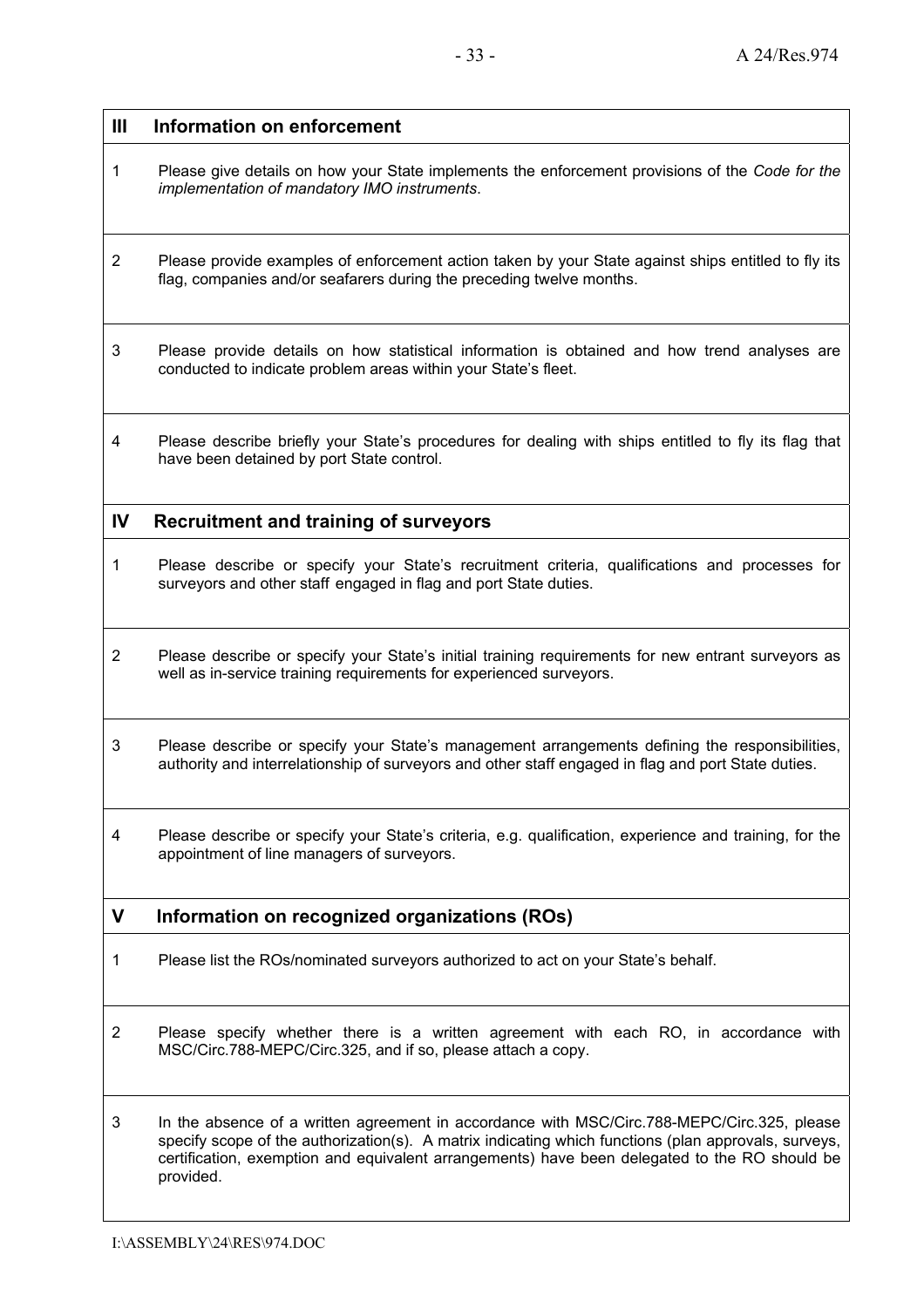4 How does your State verify and monitor the performance of its authorized ROs?

 Details of audits carried out by your State to monitor its ROs within the preceding two years should be provided, as well as any planned audits and other oversight and guidance procedures applied by your State to ROs.

5 Please indicate the resources allocated to verification and monitoring of RO performance.

#### **VI Information on investigation and analysis of marine casualties and pollution incidents**

- 1 Please describe or provide your State's relevant national legislation relating to investigation and analysis of marine casualties and pollution incidents, as appropriate.
- 2 Please describe your Stateís organizational structure for casualty investigation and provide an organigram illustrating the national set-up. This should also include a description of how the impartiality and independence of investigators are ensured, against both internal and external influences.
- 3 Please describe how your State analyses human element contributions to accidents and how the analyses are used in order to improve safety and pollution prevention. Please provide examples of established databases, if appropriate.
- 4 Please describe how your State carries out the required reporting to IMO.

## **VII Information on port State control (PSC) activities**

|   | Does your State carry out port State control?<br>Yes<br>No                                                                                                                                                                                                                                                                                 |
|---|--------------------------------------------------------------------------------------------------------------------------------------------------------------------------------------------------------------------------------------------------------------------------------------------------------------------------------------------|
| 2 | Please provide a brief description of the relevant sections of your national legislation permitting port<br>State control to be undertaken on foreign ships visiting your ports.                                                                                                                                                           |
| 3 | Does your State belong to one or more regional port State control regimes?<br>Yes<br>No<br>If yes, specify which regional regime(s) and provide further information on the nature of its<br>participation in that or those particular PSC regimes.<br>If no, briefly describe your State's procedures for carrying out port State control. |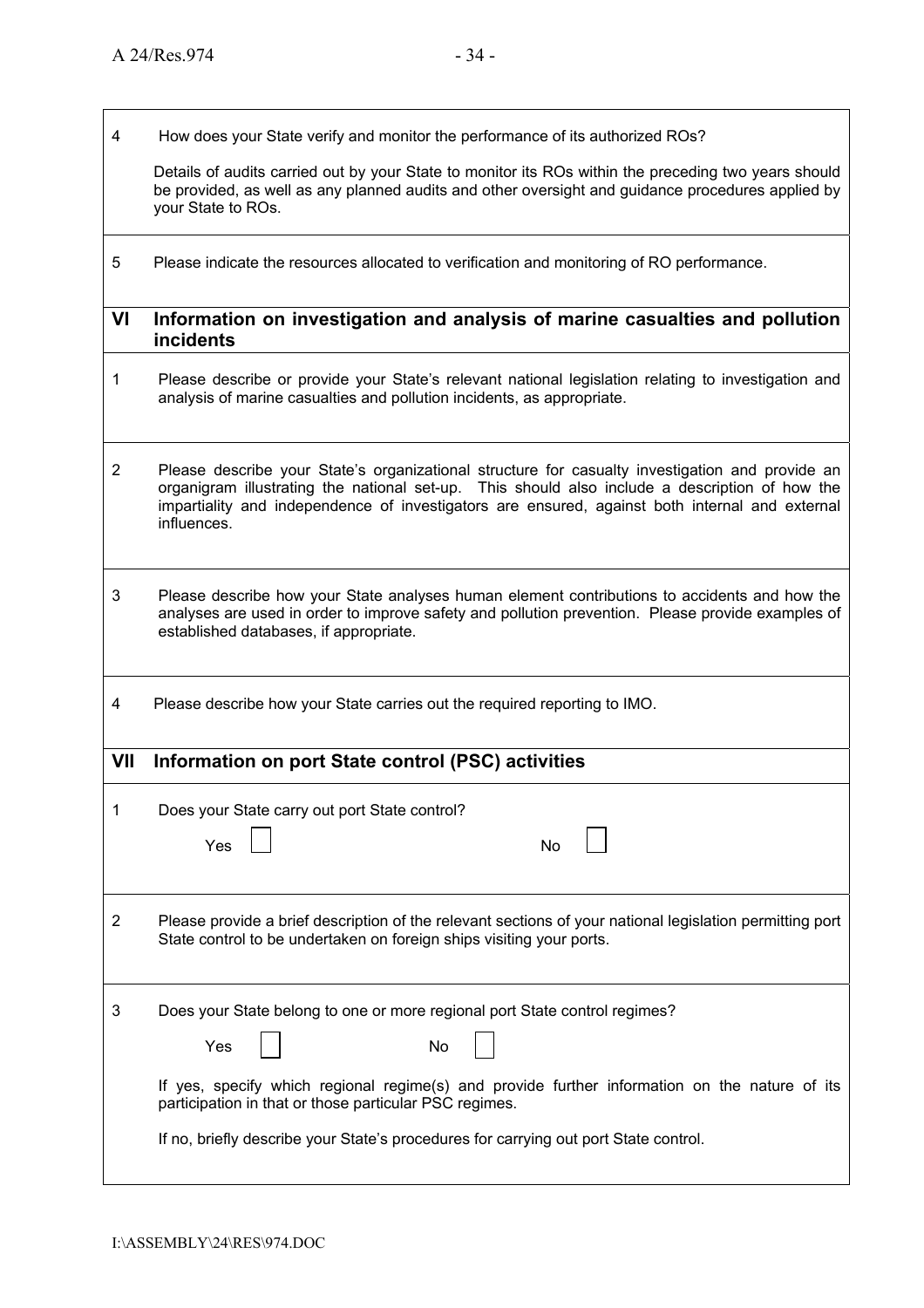| 4              | Please describe the arrangements which your State has put in place to enable port State control<br>interventions to be transmitted "forthwith" to all parties concerned.                                           |
|----------------|--------------------------------------------------------------------------------------------------------------------------------------------------------------------------------------------------------------------|
| 5              | How many PSC inspections have been carried out by your State over the last two years and how<br>many have resulted in detentions?                                                                                  |
|                | Number of PSC inspections:<br>Number of detentions:                                                                                                                                                                |
| 6              | Does your State have reception facilities for ship-generated wastes under MARPOL 73/78?<br><b>No</b><br>Yes                                                                                                        |
|                | If yes, please list and describe them and state whether they are adequate in the context of the<br>requirements of the Convention.                                                                                 |
| VIII           | Information on coastal State activities                                                                                                                                                                            |
| 1              | Please describe your State's national legislation implementing the "force majeure" provisions of<br>SOLAS article IV.                                                                                              |
| $\overline{2}$ | Please describe your State's arrangements for promulgating navigational warnings and dangers to<br>navigation.                                                                                                     |
| 3              | Please describe your State's arrangements for the establishment and maintenance of any<br>navigational aids within waters for which it has responsibility and how information relating to these<br>is promulgated. |
| 4              | Please describe any measures your State has put in place which encourage the collection of<br>meteorological data and what use is made of this data.                                                               |
| 5              | Please describe your State's arrangements for coast watching and for the rescue of persons in<br>distress.                                                                                                         |
| 6              | Please describe your State's arrangements for investigating reported incidents of pollution.                                                                                                                       |
| $\overline{7}$ | Please describe your State's shipping and pollution prevention legislation as applicable to its EEZ.                                                                                                               |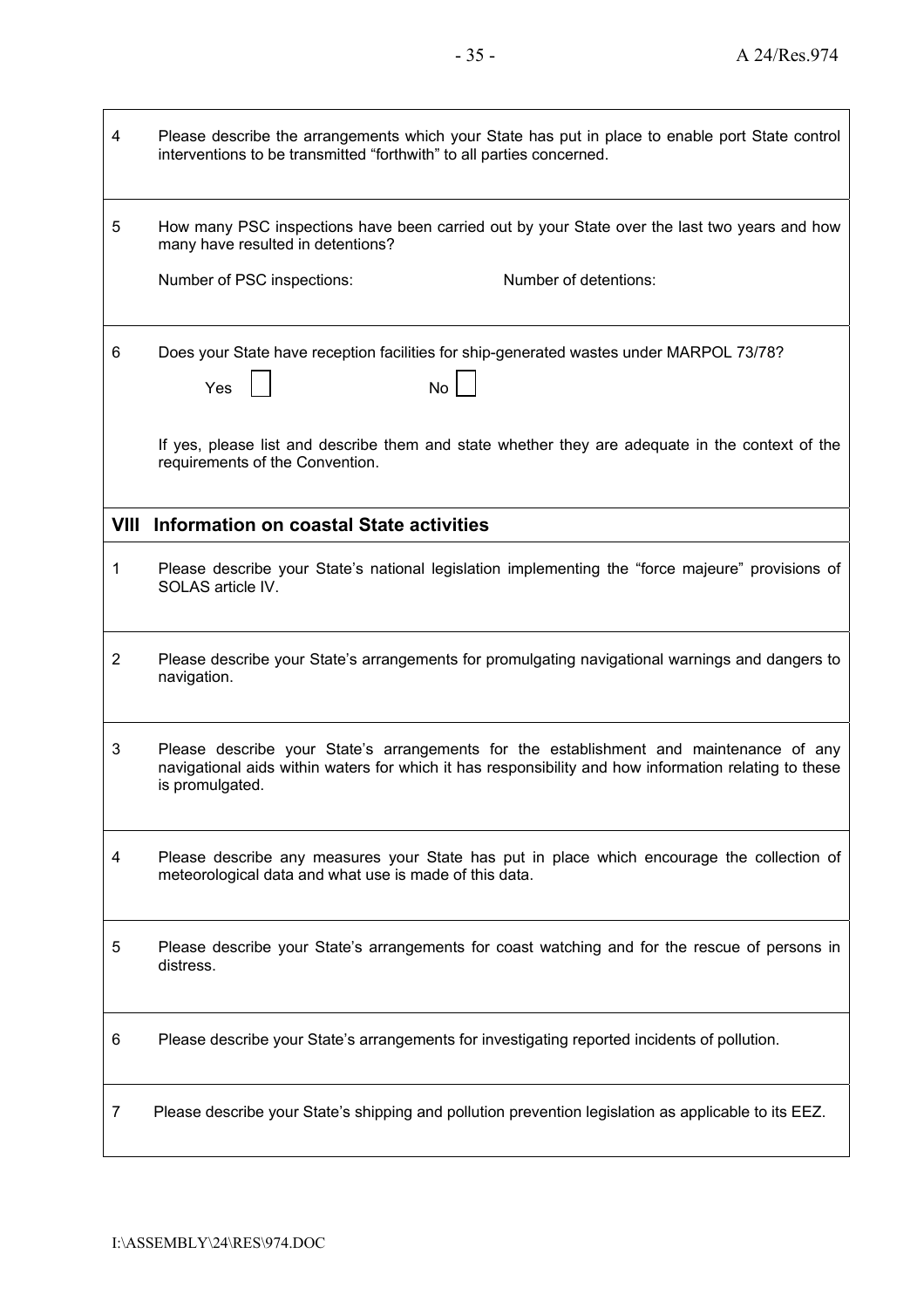| 8  | Are there any Particularly Sensitive Sea Areas (PSSAs) established within your State's jurisdiction?<br>Yes<br>No                                                                                                                                                         |
|----|---------------------------------------------------------------------------------------------------------------------------------------------------------------------------------------------------------------------------------------------------------------------------|
|    | If yes, what are the associated protective measures?                                                                                                                                                                                                                      |
| 9  | Please describe any maritime traffic routeing schemes or restricted areas enforced within waters<br>for which your State has responsibility, and which have not been adopted by the IMO.                                                                                  |
| 10 | What IMO maritime traffic routeing system or restricted area does your State enforce within waters<br>under its jurisdiction and how is it managed?                                                                                                                       |
| 11 | What ship reporting systems or VTS systems adopted by IMO, if any, are in force in your State?                                                                                                                                                                            |
| 12 | Under what national legislation does your State establish sanctions for violations of mandatory<br>IMO instruments within its jurisdiction?                                                                                                                               |
| 13 | What methodology does your State employ to enforce its maritime legislation on ships of any flag<br>within its territorial waters?                                                                                                                                        |
| 14 | Please describe your State's arrangements for:                                                                                                                                                                                                                            |
|    | $\cdot$ 1<br>hydrographic services; and                                                                                                                                                                                                                                   |
|    | $\cdot$<br>ship reporting systems.                                                                                                                                                                                                                                        |
| 15 | Please describe any measures undertaken by your State to evaluate its effectiveness in<br>implementing IMO mandatory instruments which are applicable to it as a coastal State<br>(e.g. exercises to test counter-pollution measures, rescue of distressed persons, etc). |
| IX | Information on reporting requirements                                                                                                                                                                                                                                     |
| 1  | Please describe your State's system for developing (including information gathering) and<br>submitting mandatory reports to IMO.                                                                                                                                          |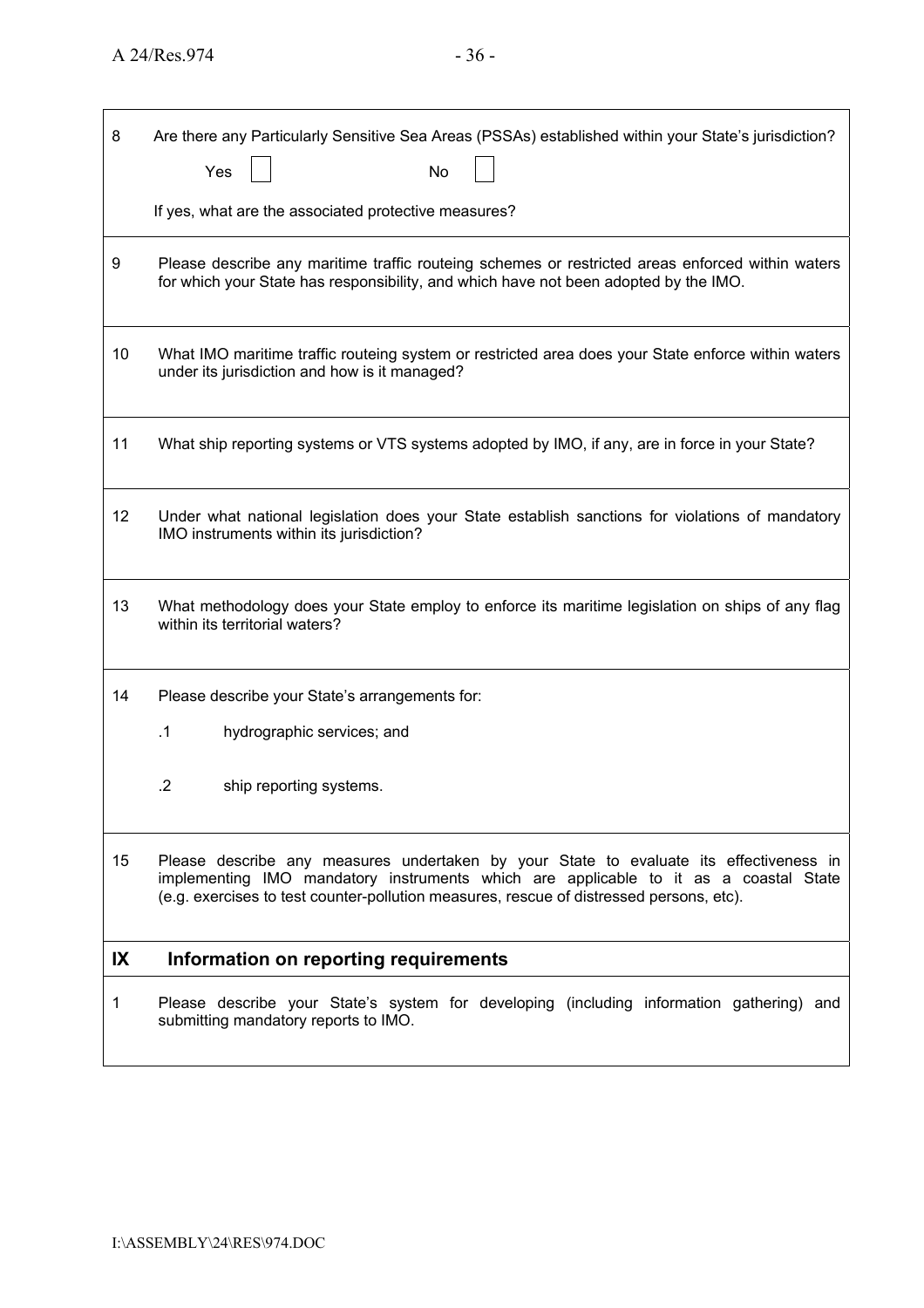| X              | <b>Evaluation and review</b>                                                                                                                                                                                                                                                                                                                                                                                                                                                                                                                                                                                                                                                                                                        |
|----------------|-------------------------------------------------------------------------------------------------------------------------------------------------------------------------------------------------------------------------------------------------------------------------------------------------------------------------------------------------------------------------------------------------------------------------------------------------------------------------------------------------------------------------------------------------------------------------------------------------------------------------------------------------------------------------------------------------------------------------------------|
| 1              | Please describe how you measure the performance of your maritime administration<br>(i.e. benchmarking the port State control detention rates of ships in your registered fleet;<br>consolidating the results of your inspections of your registered ships; evaluating casualty statistics<br>on your registered fleet; evaluating the effectiveness of the communications and information<br>processes supporting your managerial structure; evaluating annual loss statistics; and using<br>performance indicators and their effectiveness in determining whether staffing, resources and<br>administrative arrangements (including financial and technical) are adequate to meet obligations<br>under mandatory IMO instruments). |
| $\overline{2}$ | Please describe the methods by which the results obtained from evaluation and review influence<br>your future policies to promote continuous improvement.                                                                                                                                                                                                                                                                                                                                                                                                                                                                                                                                                                           |
| XI             | Information about management systems                                                                                                                                                                                                                                                                                                                                                                                                                                                                                                                                                                                                                                                                                                |
| 1              | Does your State use a recognized quality management system, e.g. ISO 9001:2000, for part or all<br>of its activities?<br>Yes<br>No<br>If yes, relevant documentation should be copied and submitted together with this questionnaire.                                                                                                                                                                                                                                                                                                                                                                                                                                                                                               |
| $\overline{c}$ | Does your State use other management systems, e.g. internal contracts between management and<br>subdivisions, external contracts between the organization to be audited and its superiors of either a<br>political and/or administrative nature or any other proprietary management system?<br>Yes<br>No<br>If yes, copies of contracts or other relevant documentation (in an appropriate language) should be<br>submitted together with this questionnaire.                                                                                                                                                                                                                                                                       |
| XII            | Scope of the audit                                                                                                                                                                                                                                                                                                                                                                                                                                                                                                                                                                                                                                                                                                                  |
| 1              | Does your State wish some of the areas included in the Code for the implementation of mandatory<br>IMO instruments to be excluded from the audit (reasons for this could be that it is not a contracting<br>party to some international instruments or has acceded only recently to a particular instrument)?                                                                                                                                                                                                                                                                                                                                                                                                                       |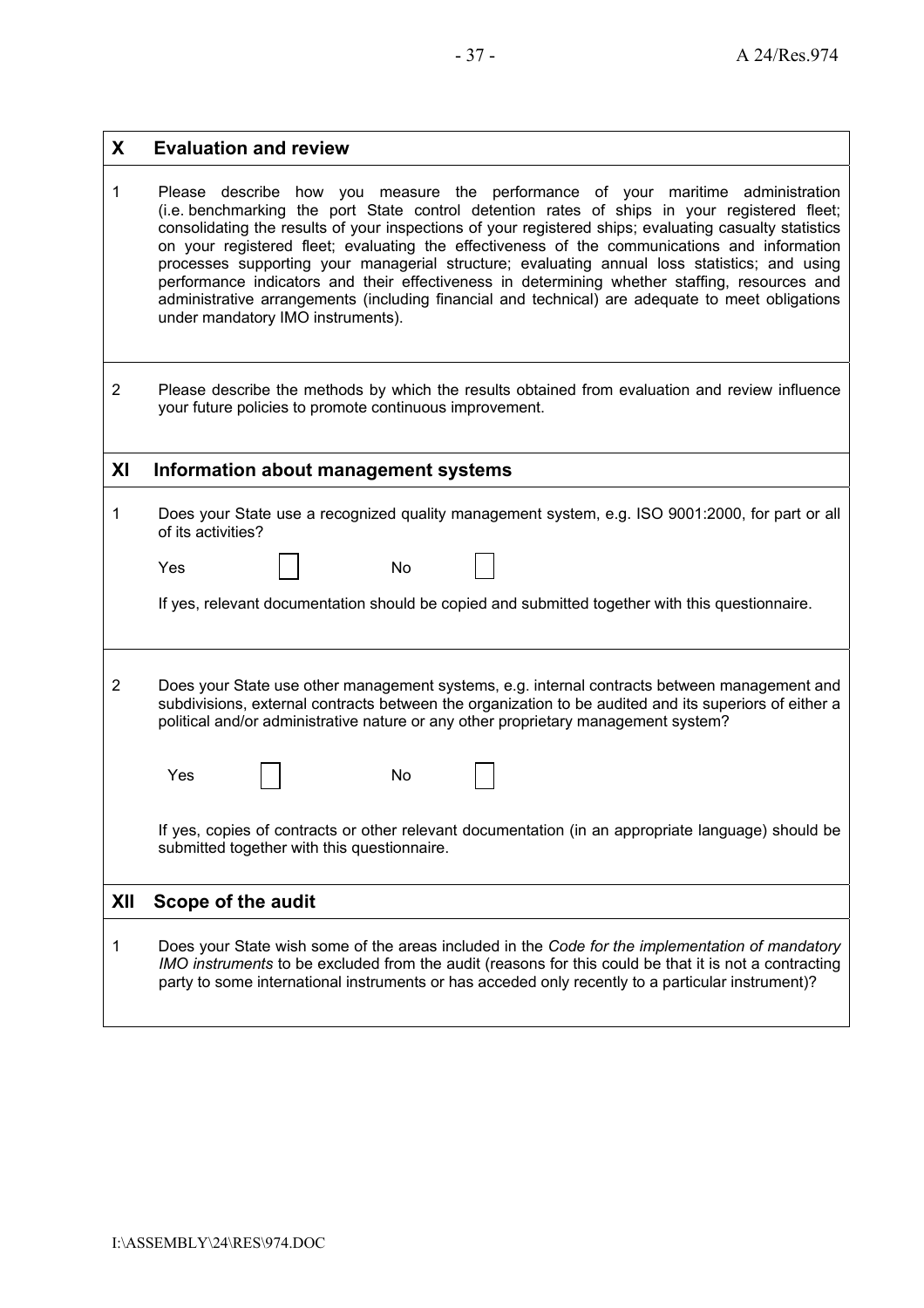## Appendix 3

## **AUDIT SCHEME SEQUENCE OF ACTIVITIES**

| Ref.           | <b>Activity</b>                                                                         | Responsible | <b>Procedures Ref.</b>            |
|----------------|-----------------------------------------------------------------------------------------|-------------|-----------------------------------|
| 1              | A Member State volunteers to be audited                                                 | <b>MS</b>   | 4.1.2                             |
| $\overline{2}$ | Pre-audit questionnaire sent to the Member State                                        | SG          | 5.2                               |
| 3              | Completed pre-audit questionnaire to IMO                                                | <b>MS</b>   | 5.4                               |
| 4              | Selection of auditors by IMO                                                            | SG          | 4.3                               |
| 5              | Notification of auditors to Member State                                                | SG          | 5.1                               |
| 6              | Final selection of audit team                                                           | $SG + MS$   | 4.4.1.5; 5.1                      |
| $\overline{7}$ | Developing<br>Memorandum<br>and<br>negotiating<br>the<br>of<br>Co-operation             | $SG + MS$   | 4.1.4                             |
| 8              | Memorandum of Co-operation finalized and signed                                         | $MS + SG$   | 4.1.4; 4.1.5                      |
| 9              | Preparation for the audit by the audit team                                             | <b>ATL</b>  | Section 5 (various<br>references) |
| 10             | Agreeing the audit plan                                                                 | $ATL + MS$  | 4.1.1; 5.11                       |
| 11             | Opening meeting between the audit team and the Member<br><b>State</b>                   | $ATL + MS$  | 6.3.1                             |
| 12             | Audit closing meeting                                                                   | $ATL + MS$  | 6.5                               |
| 13             | Audit interim report sent to the Member State and IMO                                   | <b>ATL</b>  | 7.1.3; 7.2.2                      |
| 14             | Comments sent by the Member State                                                       | <b>MS</b>   | 7.2.3; 7.2.4                      |
| 15             | Member State's corrective action plan, as appropriate, sent<br>to IMO                   | <b>MS</b>   | 7.2.1; 7.3.2; 8.4                 |
| 16             | Audit final report sent to Member State and IMO                                         | <b>ATL</b>  | 7.3.2                             |
| 17             | Audit summary report sent to the Member State and IMO                                   | <b>ATL</b>  | 7.4.1                             |
| 18             | Audit team leader's mission report to IMO                                               | <b>ATL</b>  | 7.5.1                             |
| 19             | Agreement with the summary report and permission to<br>circulate                        | $MS + ATL$  | 7.4.1                             |
| 20             | Summary report sent to all IMO Member States                                            | SG          | (Framework 8.1.10;<br>6.3.2)      |
| 21             | Follow-up, as appropriate                                                               | SG          | 9.2                               |
| 22             | Consolidated summary reports prepared and circulated to all<br><b>IMO Member States</b> | SG          | 7.4.3                             |

#### **Note: Items 4 and 7 and also items 6 and 8 may proceed concurrently**

- MS = Member State
- SG = IMO Secretary-General
- $ATL =$  Audit team leader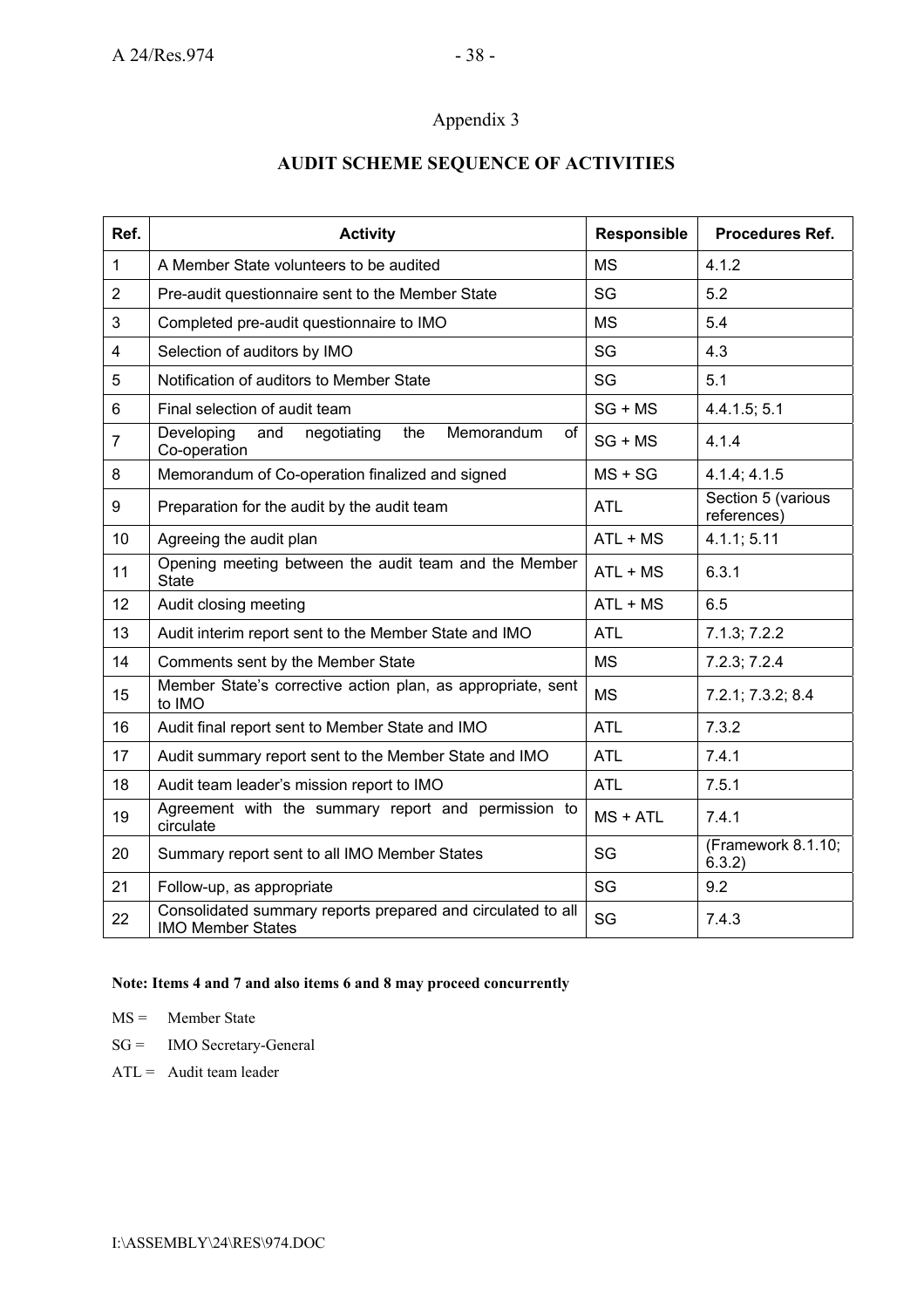# Appendix 4

## **MODEL APPENDIX FORMS FOR AUDIT REPORTS**

# **(Form A)**

| <b>FINDINGS</b>                                                 |                         |  |  |
|-----------------------------------------------------------------|-------------------------|--|--|
| <b>Member State:</b>                                            | Audit period:           |  |  |
| Department:                                                     | File No.:               |  |  |
| <b>Non-conformity No.:</b>                                      | <b>Observation No.:</b> |  |  |
| <b>FINDINGS:</b><br>APPLICABLE PROVISION OF THE AUDIT STANDARD: |                         |  |  |
|                                                                 |                         |  |  |
| <b>Auditor:</b>                                                 | Date:                   |  |  |
| <b>Team leader:</b>                                             | Date:                   |  |  |
| <b>Member State:</b>                                            | Date received:          |  |  |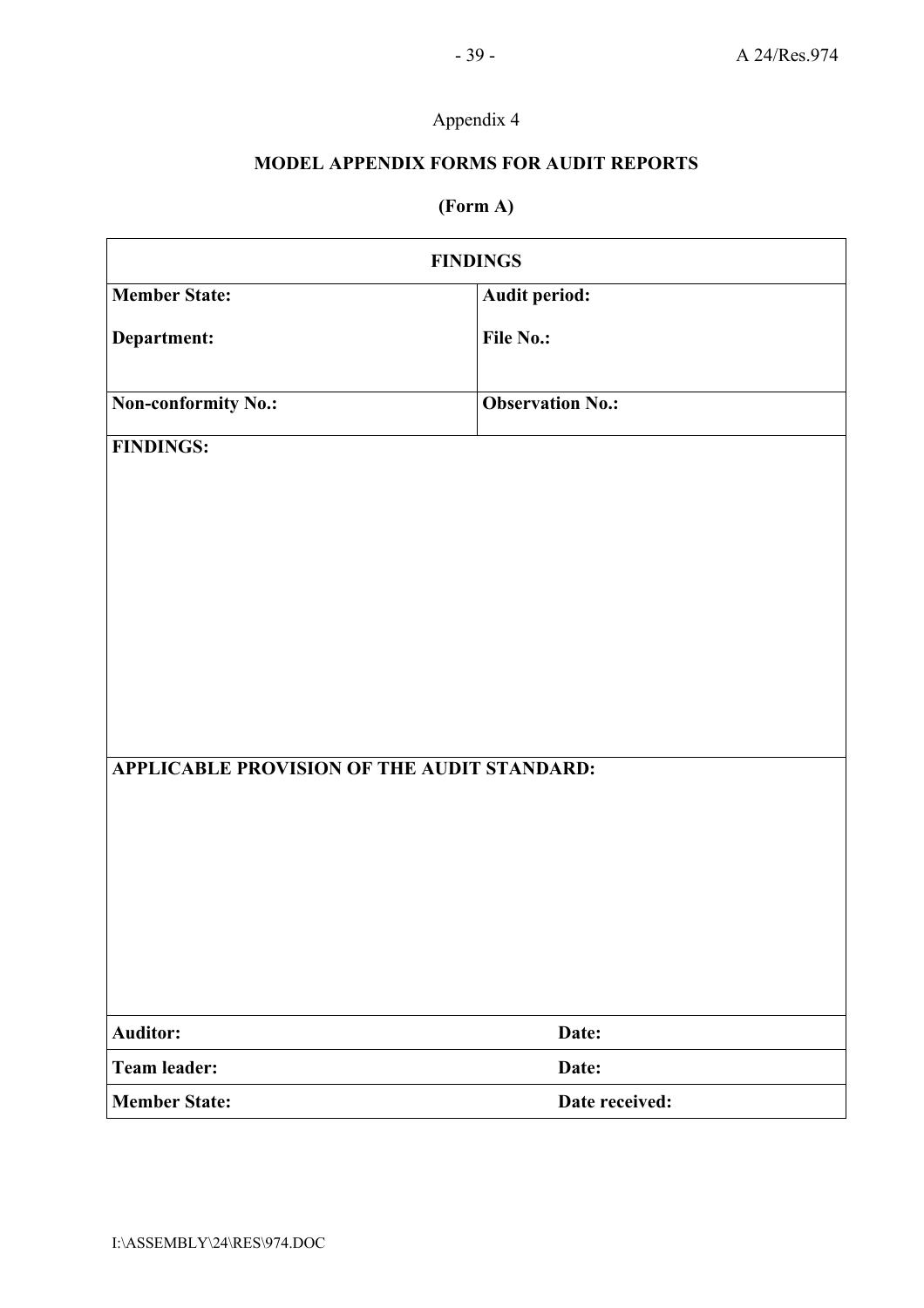$\mathbf{r}$ 

# **(Form B)**

H.

| <b>Auditor:</b><br>Department:<br><b>File No:</b><br>No.<br>Name<br>Date<br>Name<br>Name<br>Date<br>Date | <b>Member</b><br><b>State</b>                                         |  | <b>Audit</b><br>Period: |  |
|----------------------------------------------------------------------------------------------------------|-----------------------------------------------------------------------|--|-------------------------|--|
|                                                                                                          |                                                                       |  |                         |  |
| <b>Proposed Corrective Action:</b>                                                                       | <b>Findings</b><br>Type:                                              |  |                         |  |
|                                                                                                          |                                                                       |  |                         |  |
|                                                                                                          |                                                                       |  |                         |  |
|                                                                                                          |                                                                       |  |                         |  |
|                                                                                                          |                                                                       |  |                         |  |
|                                                                                                          |                                                                       |  |                         |  |
|                                                                                                          |                                                                       |  |                         |  |
|                                                                                                          |                                                                       |  |                         |  |
|                                                                                                          |                                                                       |  |                         |  |
|                                                                                                          |                                                                       |  |                         |  |
|                                                                                                          |                                                                       |  |                         |  |
|                                                                                                          | <b>For Action:</b><br>Member State:<br>Copies to:<br>(Date Received): |  |                         |  |
|                                                                                                          | <b>Root Cause:</b>                                                    |  |                         |  |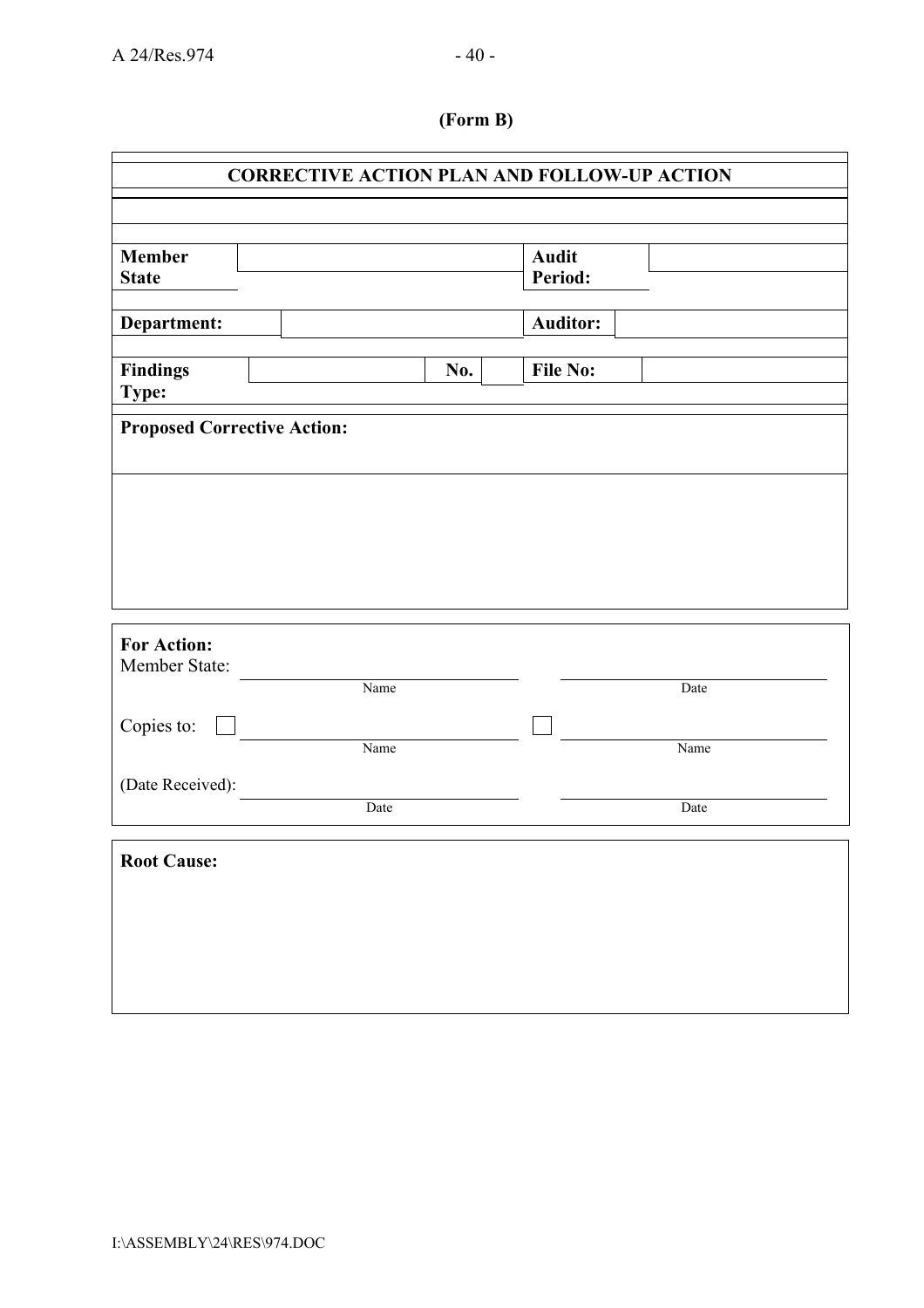| <b>Proposed Preventive Action:</b>                                                                                                |             |                            |             |  |
|-----------------------------------------------------------------------------------------------------------------------------------|-------------|----------------------------|-------------|--|
|                                                                                                                                   |             |                            |             |  |
|                                                                                                                                   |             |                            |             |  |
|                                                                                                                                   |             |                            |             |  |
|                                                                                                                                   |             |                            |             |  |
|                                                                                                                                   |             |                            |             |  |
|                                                                                                                                   |             |                            |             |  |
| <b>Action Plan Submitted:</b><br>By                                                                                               |             | On                         |             |  |
|                                                                                                                                   |             |                            |             |  |
| To:<br>Audit<br>Team<br>Leader:                                                                                                   |             | <b>IMO</b><br>Secretariat: |             |  |
| For Review:                                                                                                                       | Name        | For Information:           | Name        |  |
|                                                                                                                                   |             |                            |             |  |
| Signature<br>Copies                                                                                                               | Date        | Signature                  | Date        |  |
| to:                                                                                                                               |             |                            |             |  |
|                                                                                                                                   |             |                            |             |  |
| <b>Action Implemented:</b>                                                                                                        |             |                            |             |  |
| <b>By</b><br><u> 1989 - Johann Barbara, martin amerikan basar dan basa dan basar dalam basa dalam basa dalam basa dalam basa </u> |             | On                         |             |  |
|                                                                                                                                   |             |                            |             |  |
| <b>Verification of Effective Implementation:</b>                                                                                  |             |                            |             |  |
|                                                                                                                                   |             |                            |             |  |
|                                                                                                                                   |             |                            |             |  |
|                                                                                                                                   |             |                            |             |  |
| Sign-off, as appropriate:                                                                                                         |             |                            |             |  |
|                                                                                                                                   |             |                            |             |  |
| <b>Member State</b><br>Representative                                                                                             | <b>Date</b> | <b>Audit Team Leader</b>   | <b>Date</b> |  |
| <b>Relevant Department Head</b>                                                                                                   | <b>Date</b> | <b>IMO</b> Secretariat     | <b>Date</b> |  |